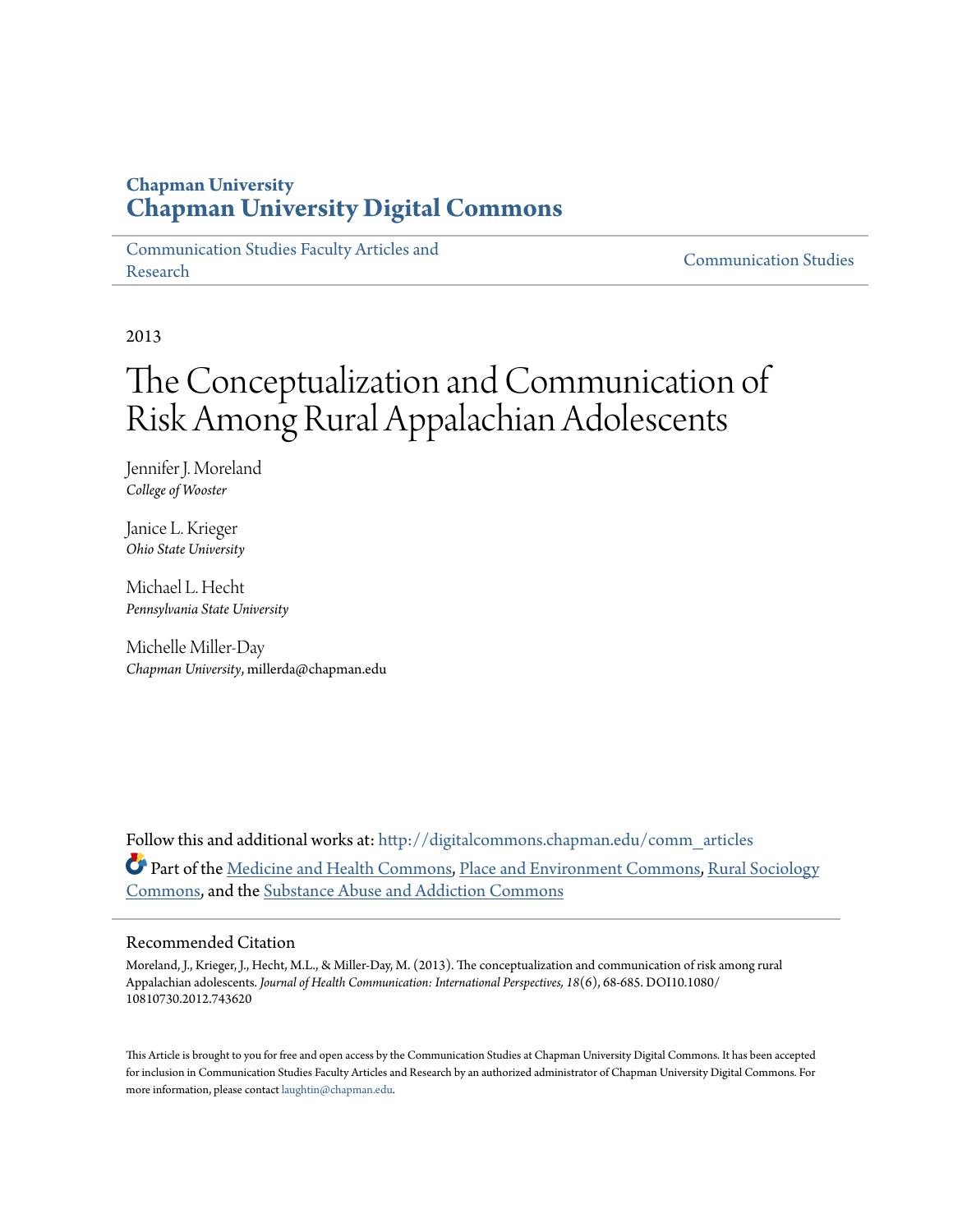# The Conceptualization and Communication of Risk Among Rural Appalachian Adolescents

## **Comments**

This is an Accepted Manuscript of an article published in *Journal of Health Communication*, volume 18, issue 6, in 2013, available online: [DOI: 10.1080/10810730.2012.743620](http://www.dx.doi.org/10.1080/10810730.2012.743620).

## **Copyright**

Taylor & Francis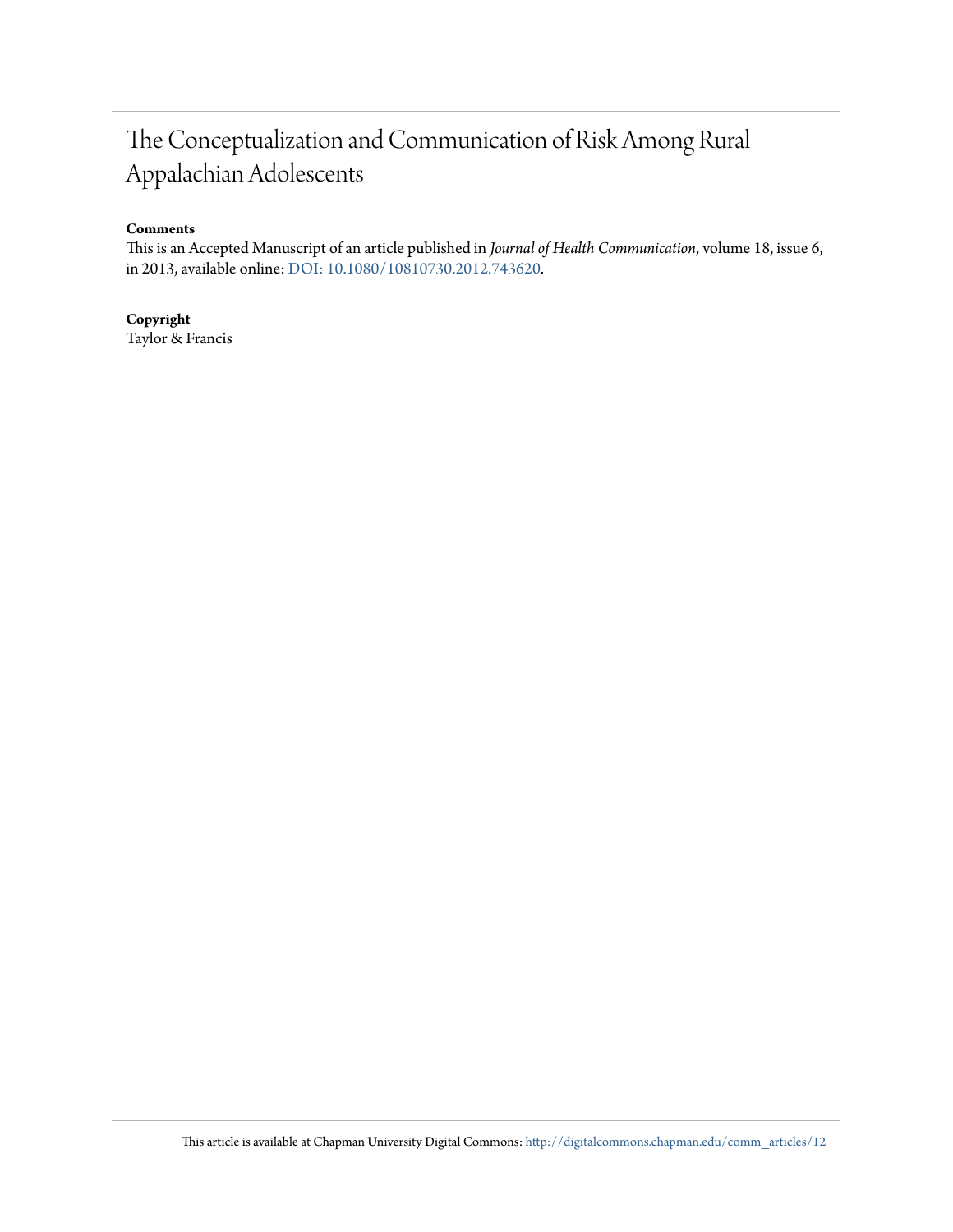

# NIH Public Access

**Author Manuscript**

J Health Commun. Author manuscript; available in PMC 2014 June 01.

## Published in final edited form as:

J Health Commun. 2013 June ; 18(6): 668–685. doi:10.1080/10810730.2012.743620.

## **The Conceptualization and Communication of Risk Among Rural Appalachian Adolescents**

## **JENNIFER J. MORELAND**,

Department of Communication Studies, The College of Wooster, Columbus, Ohio, USA

## **JANICE L. KRIEGER**,

School of Communication, The Ohio State University, Columbus, Ohio, USA

## **MICHAEL L. HECHT**, and

Department of Communication Arts and Science, The Pennsylvania State University, University Park, Pennsylvania, USA

## **MICHELLE MILLER-DAY**

Communication Studies, Chapman University, 202 Doti Hall, Orange, CA

## **Abstract**

This study employs a meta-theoretical perspective for examining risk perceptions and behavior in the rural, Appalachian cultural context, an area that remains largely unexplored. In-depth interviews were conducted with 113 rural adolescents to describe how youth conceptualize risk and how risk is communicated in the rural environment. Analyses revealed adolescents viewed behavior as risky when they had personal or vicarious experiences resulting in a loss of control or physical harm. Elements of the rural Appalachian culture including activities, familism, and community ties can both prevent and promote adolescent risk-taking in various forms. This study demonstrates the conceptualization of risk and messages about risk are culturally-situated and communicatively devised and enacted. The implications of these findings for adolescent risk prevention programs are discussed.

## **Keywords**

adolescent risk; risk behavior; risk messages; Appalachian health

Conceptualizing, explaining, and preventing adolescent risk behavior poses an impressive challenge. Many scholars approach this task by focusing on the developmental and psychological aspects of risk (Cicchetti & Rogosch, 2002; Herrenkohl et al., 2000; Kahneman & Lovallo, 1993). For this reason, the associations between the cultural environment, culturally-situated risk messages, and individual conceptualizations of risk behavior have remained largely unexplored. Understanding this relationship is especially important for achieving public health goals and advancing communication theory. Rural adolescents engage in a number of risk behaviors at higher rates than suburban and urban youth, suggesting the rural cultural context has a unique influence on adolescent risk-taking (Atav & Spenser, 2002; Nansel, et al., 2001). Using probabilistic, contextual, and social ecological approaches as a theoretical framework, this study explores the ways in which the rural cultural environment influences adolescent risk behavior. Cultural meanings of risk

Address correspondence to Jennifer Moreland, 3016 Derby Hall, 154 North Oval Mall, The College of Wooster, Columbus, OH 43210, USA. jenniferjmoreland@gmail.com.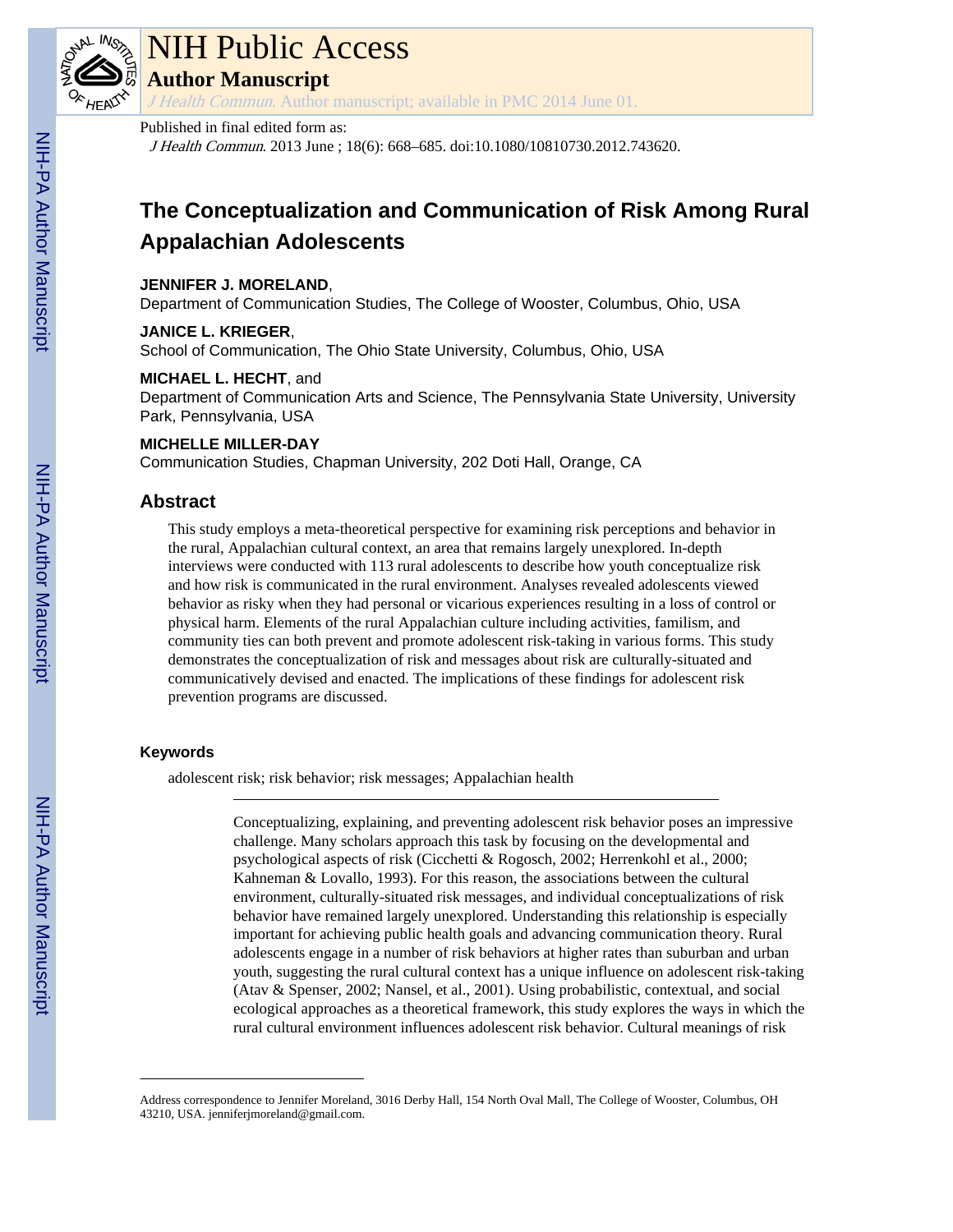and risk messages are investigated to better understand the unique needs of rural Appalachian adolescents.

## **Literature Review**

Adolescent risk-taking, defined as engaging in maladaptive behaviors, is shown to have considerable regional variability. Adolescents living in rural counties report higher tobacco (cigarette or smokeless) and alcohol use compared to both youth in suburban and urban areas (Gfroerer et al., 2007; Lambert, Gale, & Hartley, 2008). Rural youth also report a higher incidence of carrying a gun at school (Atav & Spencer, 2002), bullying behavior (Nansel et al., 2001), and dropping out of school (Balfanz & Legters, 2004). Although previous studies demonstrate rural residence is associated with greater participation in these risk behaviors, there is little theory and research that speaks to why adolescents in rural communities are more likely to engage in such behaviors.

One possible explanation is that youth in rural communities, such as those in the Appalachian regions of the U.S., reside within a unique cultural context placing them at higher risk for certain unhealthy behaviors (Perkins, 2000). Some scholars have emphasized the importance of exploring how rural residency may affect adolescent risk behavior (e.g., Lutifyya et al., 2008). To begin, youth residing in rural areas have more positive attitudes toward alcohol and perceive use as less risky than adolescents living in nonrural areas (Substance Abuse and Mental Health Services Administration [SAMHSA], 2004). Compared to youth in nonrural areas, rural adolescents perceive less parental disapproval of youth alcohol use (SAMHSA, 2004). Rural youth regularly smoke (i.e., smoking almost daily) at higher rates than their urban and suburban counterparts (Lutfiyya et al., 2008). In addition, some research suggests the rural physical environment itself may also contribute to risk behaviors because the remoteness of rural communities allows for unsupervised interaction with peers and provides a place to use drugs unobserved (e.g., Wagenaar, et al., 1993). Rural adolescents frequently report engaging in substance use due to boredom (Kelly, Comello, & Edwards, 2004).

Extant literature demonstrates the usefulness of emphasizing how rural cultural values affect the decision-making habits of rural adults and adolescents (e.g., Krieger, Parrot, & Nussbaum, 2011; Williams, Taylor, Wolf, Lawson, & Crespo, 2008). Thus, investigating such unique cultural features (activities, familism, and community ties) will aid in understanding the context within which rural Appalachian youth make decisions for risk behavior. Adolescents are situated in a unique cultural environment and this is discussed in the following section.

#### **Appalachian Rurality and Risk Behavior**

Communities located within rural areas of the Appalachian mountain range face a unique set of societal, economic, and educational challenges in bringing up their youth (Ali  $\&$ Saunders, 2006; Appalachian Regional Commission [ARC], 2011; Atkin, 2003; Heller & Quesada, 1977). Members of the Appalachian area struggle with poverty, unemployment, and health and educational disparities (Billings & Blee, 2000; Lewis & Billings, 1997). ARC (2011b) recently (as of the second quarter of 2010) reported the Appalachian region's poverty rate is 18% and while poverty in some counties is much lower, other counties battle to develop basic infrastructure and education. Furthermore, Appalachian areas of Pennsylvania and Ohio—of interest in this study—endure unemployment rates as high as 16.3% in Ohio and 15.3% in Pennsylvania (ARC, 2011a), compared to the U.S.' unemployment rate of 9.5%. Billings & Blee (2000) note this Northern Appalachian region suffers from economic distress due to deindustrialization. Despite, or perhaps because of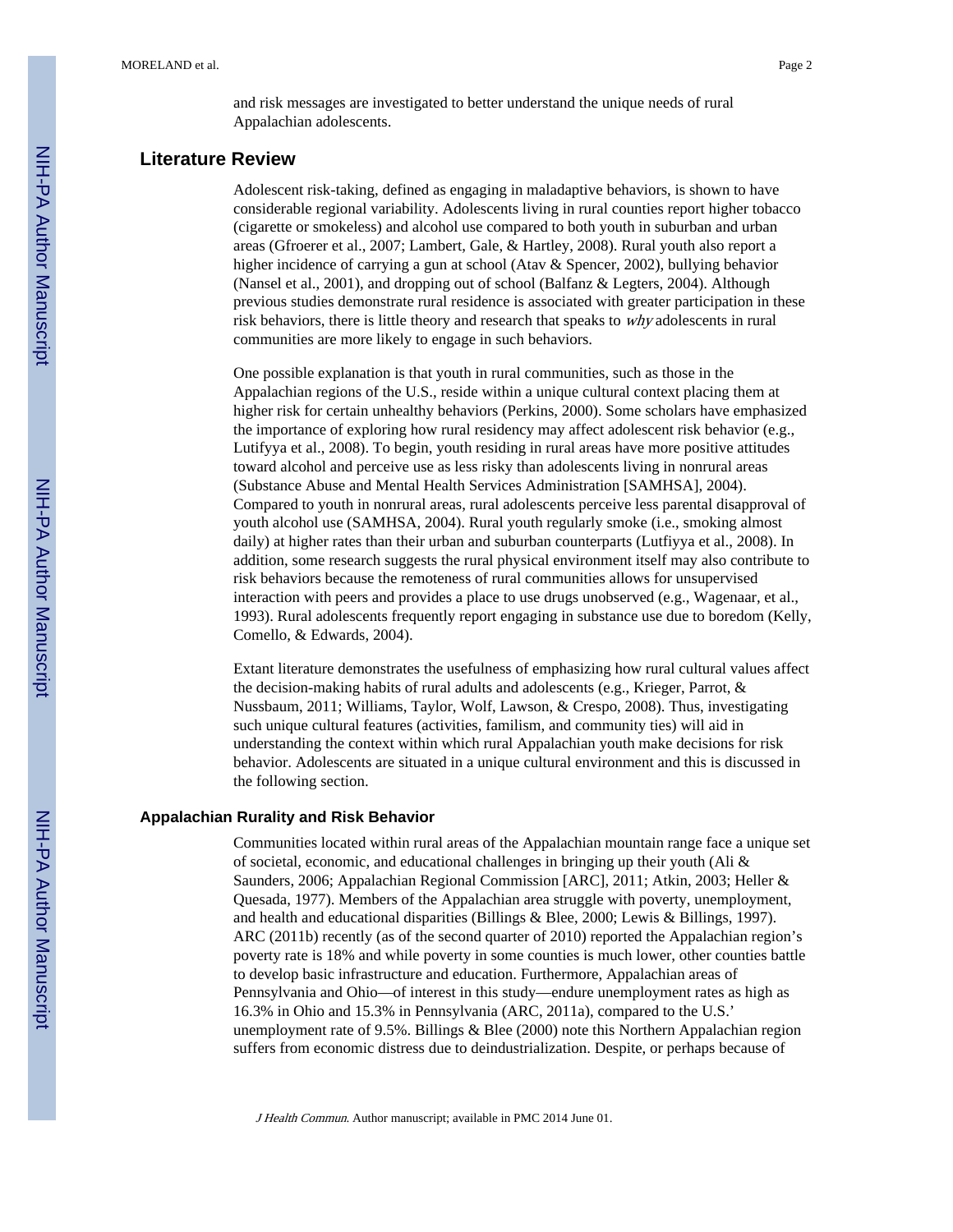these economic hardships, the Appalachian region is characterized by culturally-embedded rural activities, a strong sense of kinship, and community ties (Ali & McWhirter, 2006).

**Activities—**Structured leisure time activities for youth include extracurricular and/or school activities, whereas unstructured activities are generally unplanned and/or less formal (i.e., "hang-out" times with friends and/or family, TV watching, etc.) (Sharp, Caldwell, Graham, & Ridenour, 2006). Quine and colleagues (2003) found rural adolescents, over urban adolescents, were more apt to report a lack of recreational opportunities available to them and this often led to boredom. The culmination of their involvement in unstructured and unsupervised leisure time, boredom, and situation in the rural context (wherein rural individuals often participate in risky activities such as hunting, and riding all-terrain vehicles [ATVs]), will likely provide more opportunities for rural Appalachian adolescents to engage in risk behaviors. What activities adolescents choose to participate in is often linked to family preferences and a desire to please the family.

**Familism—**Familism, particularly extended-kin oriented familism, is a cultural facet of rural communities (Coleman, Ganong, Clark, & Madsen, 1989). Familism refers to a family structure wherein family leaders emphasize the importance of subordinated interests to benefit the family over the individual, possess a strong sense of loyalty and family identification, and encourage a general reliance on others in the family (Sabogal, Marin, Otero-Sabogal, Marin, & Perez-Stable, 1987; Theordson & Theordson, 1969). Unlike primary-kin familism, which typifies more urbanized family structures, extended-kin oriented familism refers to social organization valuing interaction and strong feelings of relational closeness within the nuclear family and extended family (Heller et al., 1981). The family, both nuclear and extended, provides cues to adolescents regarding which forms of risk behavior and substance are acceptable versus unacceptable through modeling and overt communication (Adalbjarnardottir & Hafsteinsson, 2001). In Appalachian communities, both the family and community serve to socialize and teach adolescents (Templeton, Bush, Lash, Robinson, & Gale, 2008).

**Community ties—**Close relationships with an extended family often living in close physical proximity (i.e., extended-kin oriented familism) translate into strong community ties (Coleman et al., 1989). Appalachian individuals value their shared history and "rootedness and community" with one another and strive to maintain close ties with members of their community (Beaver, 1986; Howley, Harmon, Leopold, 1996, p. 150). Research demonstrates these Appalachian community values and ties influence the health decisions individual community members make (see Behringer & Friedell, 2006; Schoenberg, Hatcher, & Dignan, 2008).

Although previous research has examined specific types of risk behaviors in the rural cultural context (i.e., substance use, weapons, bullying), it has not considered the extent to which rural adolescents *perceive* these behaviors as risky or the Appalachian cultural factors contributing to the degree of perceived risk associated with a particular activity. The literature does, however, offer a number of theories aiding in the understanding of adolescent risk taking in the cultural context. Thus, the following section describes the advantages of adopting a social ecological approach for understanding risk in the rural cultural environment.

#### **Theoretical Approaches to Adolescent Risk Behavior**

How risk behavior should be conceptualized rests on a continuum between probabilist/ rational choice perspectives and contextual/cultural approaches. The probabilist perspective conceptualizes risk as a product of an individual's personality and agency. Probabilistic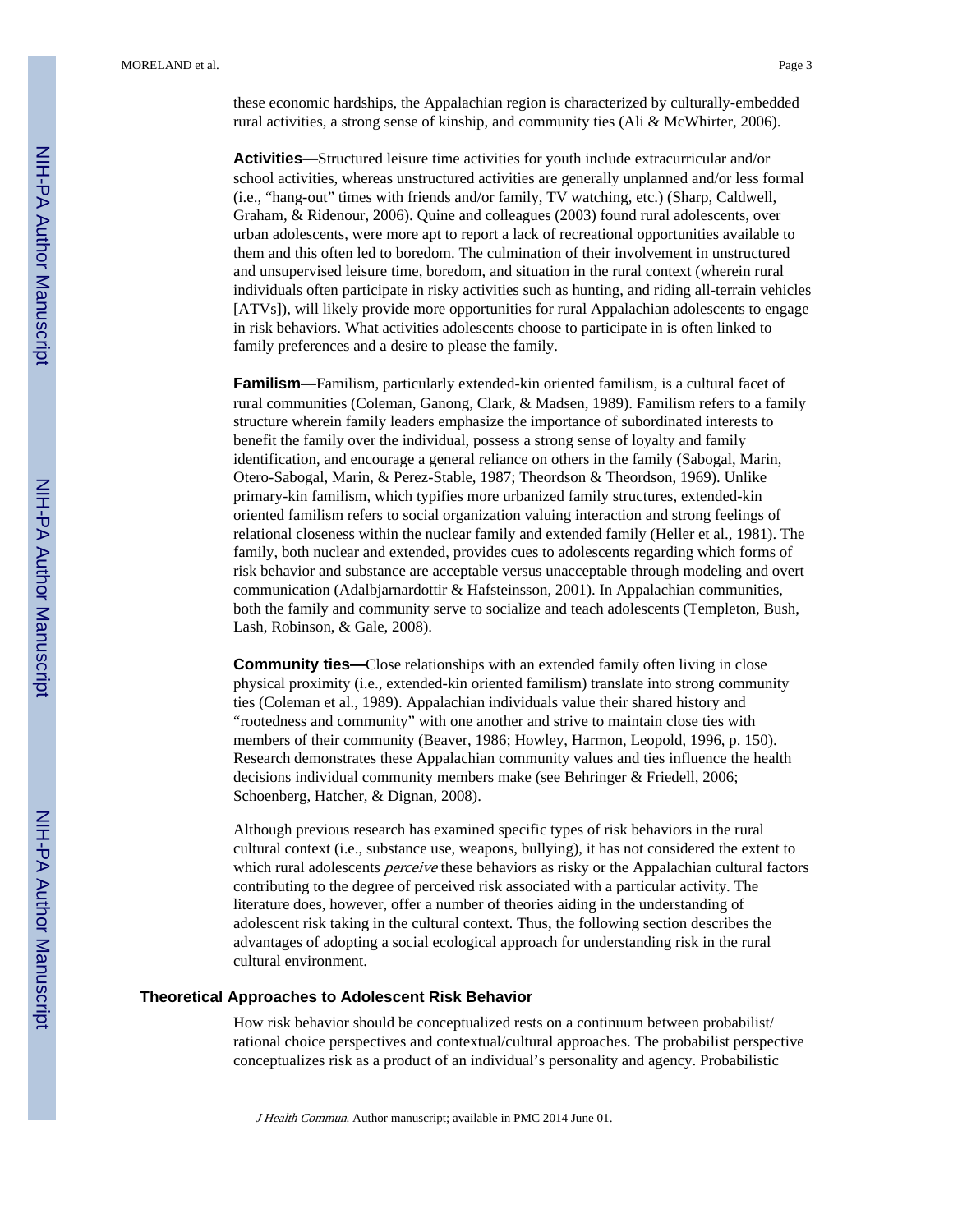models assume individuals possess a set of behavior alternatives from which they perceive their set of action options (Simon, 1955). Along with the identification of such options comes recognition of potential behavioral outcomes and assignment of probabilities to the likelihood of those outcomes. Probabilistic approaches posit the individual is an independent agent capable of rational choices for or against an action based on outcome odds (Dowling, 1986). Thus, from a probabilistic perspective, risk behavior is explained as an adolescent making a rational judgment that a particular risky activity has a high probability of producing a desirable outcome, such as stimulation.

The contextual or cultural approach conceptualizes risk behavior as a result of the cultural confines of an individual's situation (e.g., Jessor, 1987). Contextualists argue, "Competing factors represent a reciprocal web of causality that influences adolescents' risk taking" (DiClemente, Wingood, & Crosby, 2003, p. 367). These causally-linked influencers, including economic, social, and interpersonal factors, converge at one or more risky behavioral endpoints (DiClemente et al., 2003). Problem behavior theory (Jessor, 1987), for example, posits the social environment shapes adolescents' individual values, expectations, and beliefs leading them to either take or avoid risky behavior (Costa et al., 2005). In particular, protective (those guarding against risk) and risk factors (which increase the likelihood of engaging in risk) within the social environment are influential in shaping the determinants of risk behaviors (Hawkins, Catalano, & Miller, 1992; Jessor, Turbin, & Costa, 1998; Jessor et al., 2003; Turbin et al., 2006). A contextualist approach thus explains adolescent risk behavior as a reflection of the salient risk and protective factors within the social environment.

Bridging the probabilistic and contextualist theoretical perspectives is the social ecological approach (i.e., Stokols, 1992, 2000; Taylor & Shimp, 2010). This approach articulates the importance of the dynamic relationships individuals have with one another and their surroundings and how these relationships may promote or prohibit healthy actions in an environment. Applied to the context of risk behavior, a social ecological perspective requires consideration of individual and social factors embedded in a cultural context (Stokols, 1996). Therefore, a social ecological perspective emphasizes both psychosocial and relational aspects of an individual's development (Bronfenbrenner, 1979, 1989). Kloep and colleagues (2010) qualitatively demonstrated the appropriateness of using a social ecological perspective for exploring adolescent development. They discovered macro- and micro-level influencers affect how students view and interact with their environment to make choices.

To capture the essence of this simultaneous occurrence of risk being both individually and culturally constructed, this study adopts a social ecological perspective of risk behavior. This multi-layered perspective integrates the probabilistic viewpoint regarding how rural adolescents think about and define risk behaviors, while the contextualist perspective leads to an examination of the perceptions of relationships inside the social context. Taking a social ecological approach to exploring risk behavior in this unique context will enable analysis of individual, social, and environmental risk dimensions. Thus, the following research questions are considered:

 $RQ_1$ : How do rural, Appalachian adolescents conceptualize risk?

 $RQ_2$ : What roles do the following social contexts play in rural Appalachian adolescents' risk assessments: (a) activities, (b) familism, and (c) the community?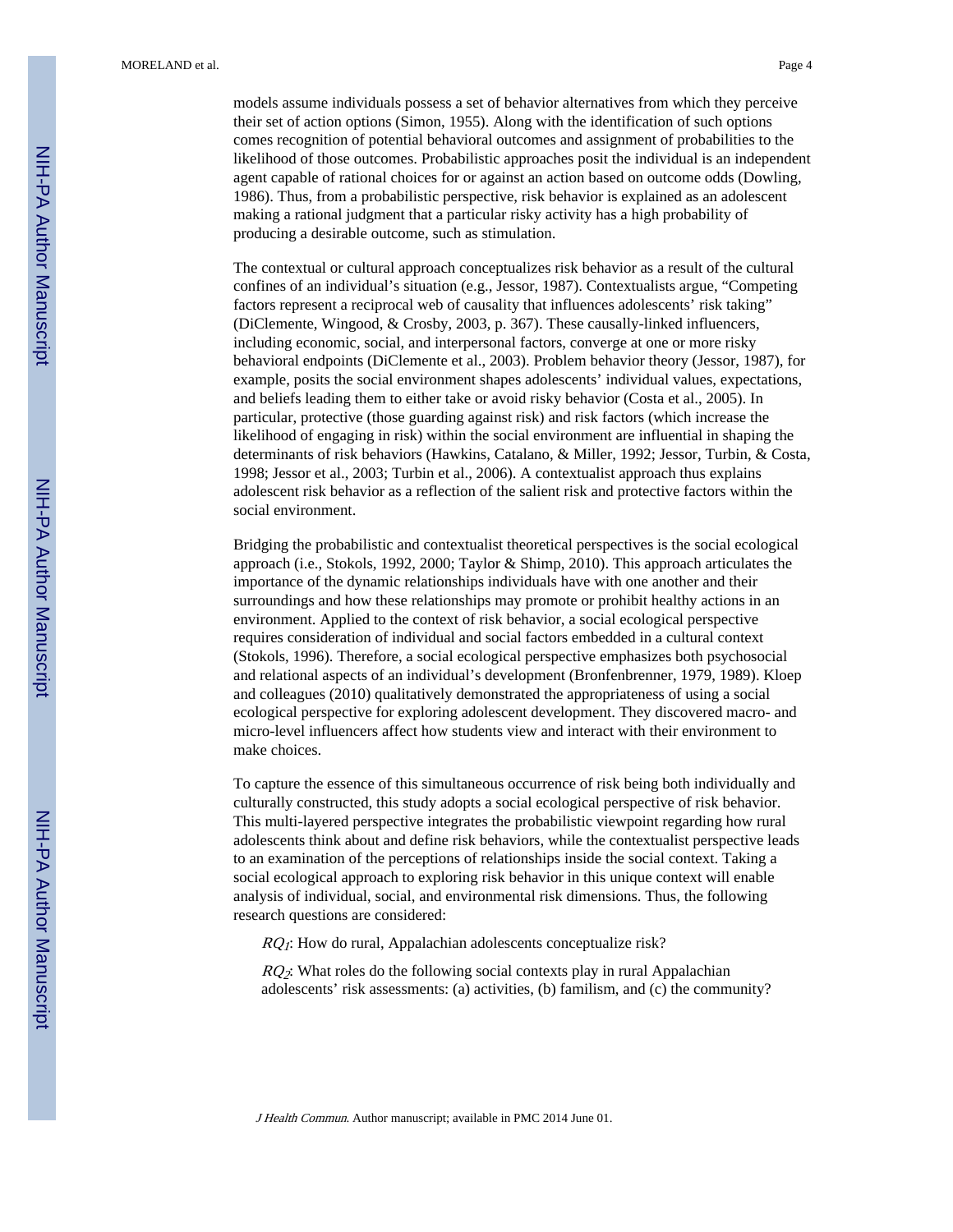## **Method**

#### **Recruitment**

Adolescent participants in this study were recruited through rural Appalachian public schools. Schools were chosen to participate in this study based on meeting two main criteria: (a) the school's district being located in a rural region as determined by the National Center for Education Statistics (NCES, 2006), and (b) the school's location in a county being considered Appalachian according to the ARC (2010). Teachers invited students of all races and backgrounds that they perceived as average to at-risk adolescents to participate in the study. Students were eligible to participate after returning, via standard, postage-paid mail, a parental consent form, a student assent form, and a scale unrelated to the current study. The IRB consent letter informed students and their parents students' participation would in no way affect their class and/or grade standing and their specific results would not be given to school authorities.

A total of 13 public schools participated (four from Ohio and nine from Pennsylvania). One school housed both elementary and middle school students. Three schools were comprised of students between sixth and eighth grade. In the majority of the schools  $(n = 8)$ , middle school students were in the same facility as high school students. Seven participants were recruited from and interviewed at a probation service organization in Pennsylvania to include higher-risk youths. Of importance, the interviews with the high-risk youths focused on a restricted range of risk behaviors.

#### **Participants**

Participating schools served a large population of economically disadvantaged students. According to the National School Lunch Program, students are economically disadvantaged, and thus eligible to receive a free or reduced cost lunch, if they have a family income equal to or less than 180% of the United States Department of Agricultural federal poverty guidelines (Ohio Department of Education, 2008). Students receiving free or reduced-cost lunch ranged between 53% and 61% in the Ohio schools and between 20% and 65% in Pennsylvania schools.

Participants in this study include 113 adolescents between the ages of 12 and 19 ( $M = 13.68$ ,  $SD = 1.37$ ). Among the participants, 62 (55%) male and 51 (45%) were female. The racial composition of the sample was mostly Caucasian (86%), followed by "mixed-race" (6%), Latino/a (5%), African American (1%), and Asian American (1%). One student did not identify ethnicity.

#### **Procedures**

Interviews were conducted in private school locations and a teacher or counselor escorted students to the interview location so the interviewer was blind to the participants' real names. Researchers assured all students their responses would remain confidential, in accordance with Institutional Review Board standards, and should the interviewee desire, he/she was permitted to withdrawal from the study at any time. Additionally, language included in the information letter to parents assured parents and participants information collected from each child would not be reported to parents or school officials, that the interview was not a test, and anything said in the interview would in no way affect student grades. Each interviewee was paid \$5 for his or her participation.

A semi-structured interview guide (see Appendix A) prompted students to describe what life is like in their community, their leisure activities, whether they had ever done something they consider risky, their involvement in substance use, and goals for future. Interviewers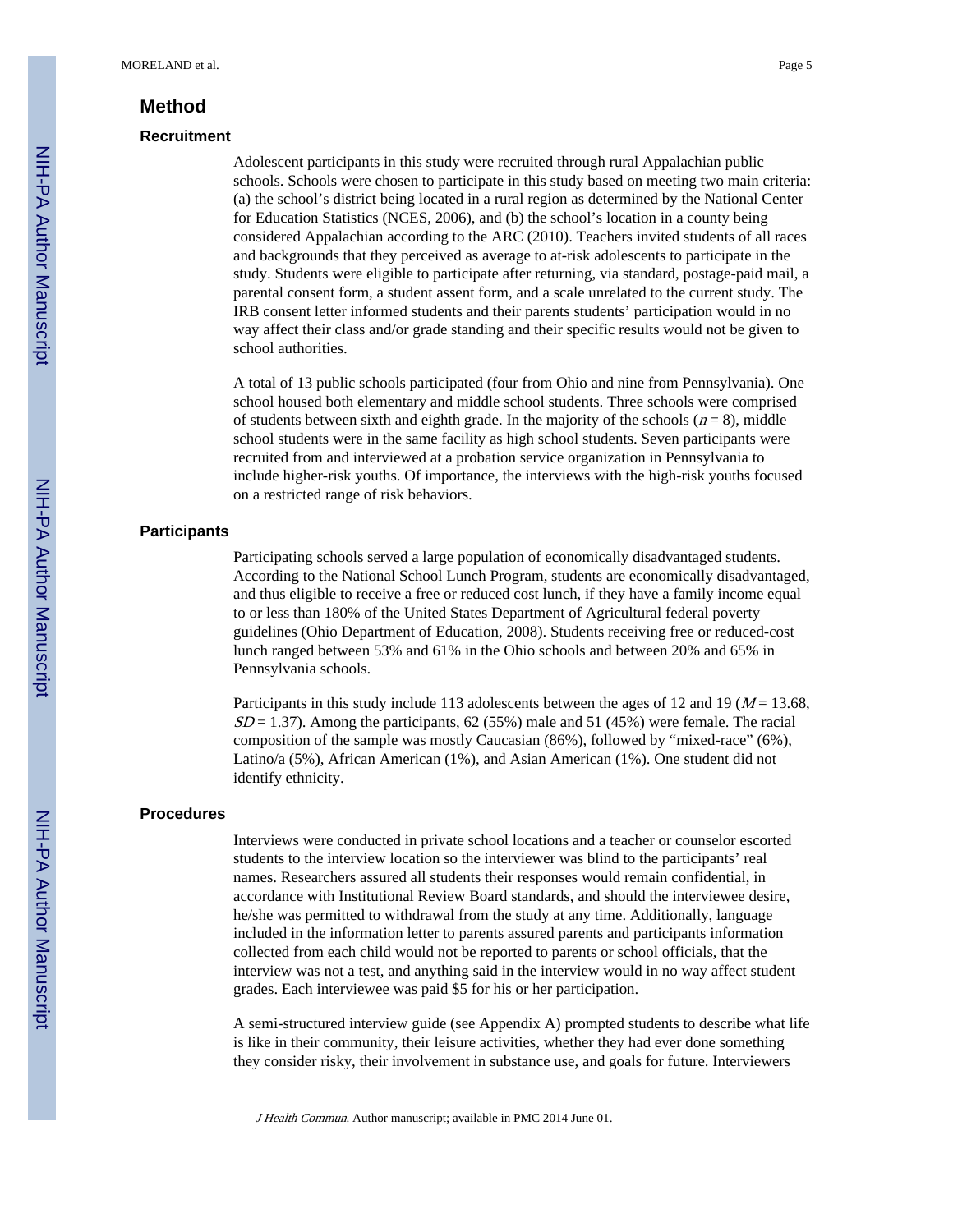asked (when appropriate) for the details about behaviors adolescents described as risky and why the behavior was perceived as risky. Following the interviews, a research team member downloaded the audio files to a security encrypted laptop. The audio-recorded interviews lasted between 18 and 91 minutes and the interview transcript files (professionally transcribed) ranged from 10 to 37 double-spaced pages,

#### **Data Analysis**

In the tradition of qualitative research inquiry, data analysis began with open-coding (see Glaser & Strauss, 1967; Lincoln & Guba, 1985; Strauss, 1987) to find emergent themes. Theme development led to the creation of more detailed data codes (Table 1) (Horner et al., 2008). With the codes, the authors sought to fully consider adolescents as situated in a cultural context and aimed to receive as much information about the adolescents' personal narratives as possible. In line with recent qualitative work exploring risk through a social ecological lenses (i.e., Bull & Shlay, 2005; Mason & Korpela, 2008), codes were created inductively to maintain a baseline sense of context surrounding the adolescents. In other words, the examination of individual, interpersonal, and cultural influencers in the adolescent narratives were used to analyze adolescents' experiences. Overall, data were treated as a culturally situated event (Author, 2011). NVIVO, a qualitative analysis software program, was employed for data analysis. The analysis team read all transcripts line by line. The first author and another member of the research team independently open-coded and then discussed the first 10 interviews. Discrepancies were noted and discussed until consensus was achieved. This ensured a coherent codebook and consistent use of code descriptions. The first author then coded the remaining interviews. Codes related to descriptions of what activities adolescents' perceived as risky, as well as environmental features promoting or discouraging risk-taking behavior (see Table 1).

## **Results and Interpretations**

#### **Rural Appalachian Adolescent Risk Conceptualizations (RQ1)**

The first research question asked how rural Appalachian adolescents conceptualize risk. Two themes emerged from the participant narratives as factors influencing the perceived degree of risk associated with a given activity. The first theme related to adolescents perceiving a potentially negative outcome being tied to an action. The second feature centered on the adolescents' perceived personal agency in controlling risk and risk behavior consequences.

**Perceived possibility of negative outcomes—**Some adolescents interviewed considered a behavior risky when they or someone they knew had a negative past experience enacting the behavior. Two themes surrounding these negative past experiences include (a) a loss of control or (b) physical pain or discomfort. For dangerous outdoor behaviors, like riding an ATV without a helmet, the adolescents viewed a loss of control as being associated with outcomes of a behavior attributed to luck or coincidence. One adolescent spoke of a near head injury due to unsupervised use of a four wheeler while not wearing helmet: "…I flipped from the road to the gravel…I wasn't wearin' a helmet or nothin' so I was afraid I'd bust my head open, but got lucky." With regard to substance use, adolescents viewed themselves or others as losing control when they increased frequency or amount of substance use. For example, one female student explained how she came to see her drinking behavior as risky, "We didn't drink that much at first, but like after it went along for a while, we started to lose control of our drinking habit." Students also seemed to conceptualize behaviors that brought on uncomfortable or painful physical sensations as risky, like becoming drunk and losing awareness.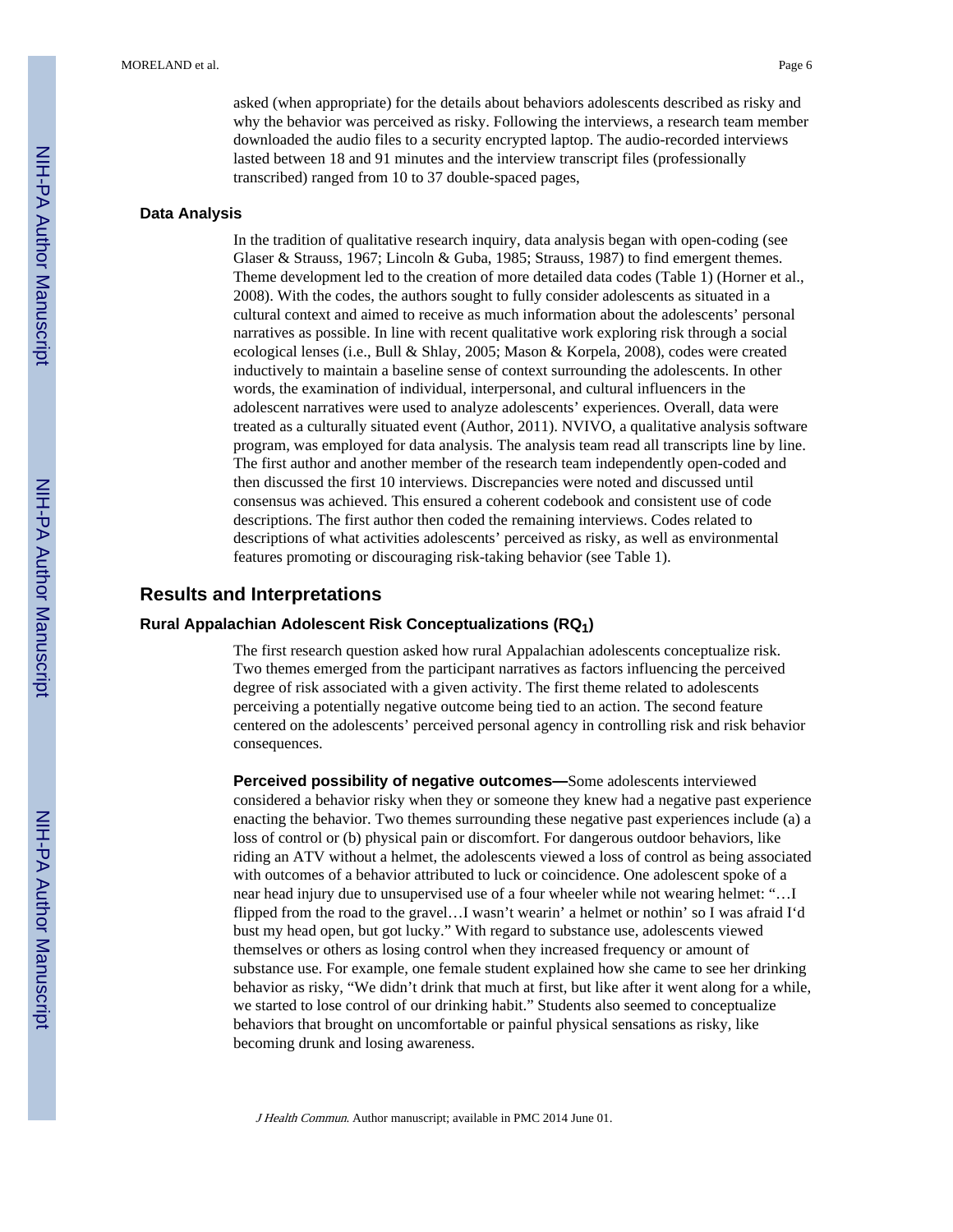MORELAND et al. Page 7

Although most adolescents reported behaviors were risky as a result of their personal experiences, there were instances where the adolescents were able to recall the experiences of others in their social network who performed an action leading to a negative feeling and/ or physical harm. For example, students who perceived ATOD (alcohol, tobacco, or drug) use as being risky typically provided examples of parents' or friends' ATOD use. One student gave the following explanation for why he has chosen not to use tobacco, "My grandpa smoked really bad and parts of him dying was because for he smoked so bad. His lungs were really bad so I just don't smoke."

**Perceived personal agency in controlling risk—**Two subthemes emerged as important to understanding how the adolescents' perceived personal agency in controlling risk and the consequences of risky behavior. First, the degree of risk associated with a particular behavior was often tied to the extent to which adolescents' perceived personal characteristics (i.e., physical ability, strength) as possibly capable of overcoming outcomes of risk behavior. Participants relayed stories regarding situations wherein they were engaged in physically dangerous behaviors (i.e., jumping off bridges into water, ATV jumps), but adolescents did not view these behaviors as risky when they perceived themselves as having the physical prowess to perform the behavior without physical harm. To illustrate, one male participant described engaging in play involving pushing a wheelchair across a frozen pond. In this example, the adolescent labels the behavior risky because he lacked the skill to control the wheelchair and was injured:

R: We [friends] always try to make stupid videos and put them on YouTube.

I: What are the videos about?

R: Like, uh, I know that we, um, did a video last month. We had a paintball tournament and after that the pond was frozen so we got a wheelchair and put it on and we pushed everyone on a huge hill and everything and just messed around a lot.

I: So what made this a risk to you?

R: Going down the hill that I flipped it [the wheelchair] and I hurt my neck.

The second subtheme included perceptions that personal risk could be managed with the use of proper safety equipment (e.g., helmets). For example, a male adolescent student mentioned his habit of playing paintball without a helmet was risky, "Because you could get shot in the head and it really hurts." In some cases, the use of safety equipment was an appropriate means for reducing the perceived risk associated with an activity (e.g., helmets for paintball, wearing orange for hunting). In other cases, the use of safety equipment simply reinforced an illusion of invulnerability (e.g., wearing a helmet to drive an ATV into a lake).

## **The Influence of the Rural Appalachian Environment on Risk Perceptions (RQ2a–c)**

The second research question examined the role social context plays in influencing the risk assessments of rural Appalachian adolescents with respect their (a) activities, (b) familism, and (c) community. These assessments are based on information received from members of the adolescents' social groups, as well as their own evaluations and experiences. Each of the three dimensions with regard to these risk assessments is explored in turn.

**Activities and risk assessment (RQ2a)—**Participants reported spending their leisure time with members of their family, peer groups, and community and engaged in a myriad of in- and outdoor activities, including ice skating, volleyball, and attending school dances. The adolescents spoke of these activities as being helpful for reducing boredom and perceived such functions as promoting relationship-building with peers and family. However, some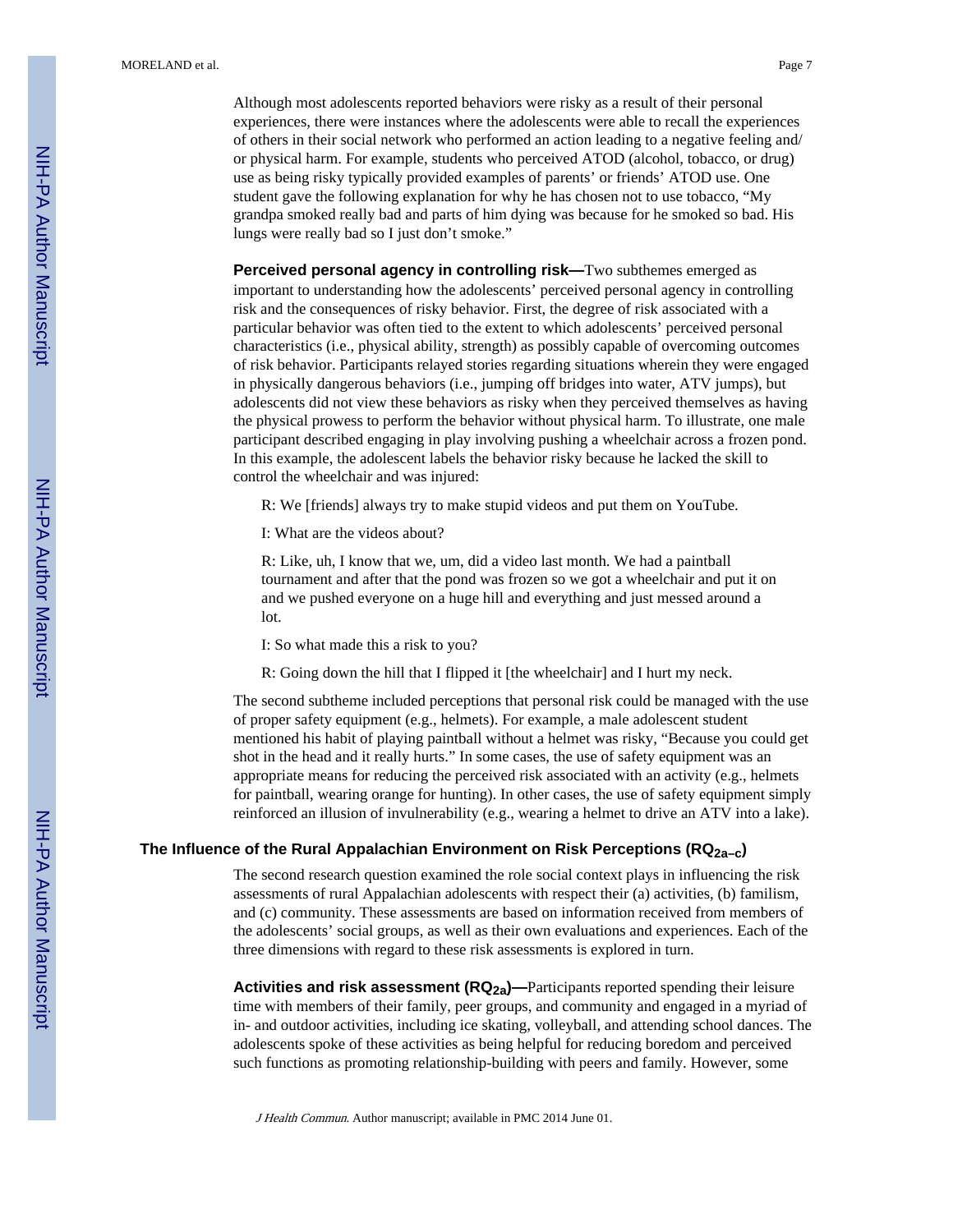adolescents were bothered by the lack of structured community activities and reported participating in dangerous outdoor stunts and unsupervised parties they perceived as risky to overcome boredom. Many of the male participants described outdoor play with friends as frequently involving dangerous stunts using all-terrain vehicles (ATVs), guns, etc. In some cases, adolescents reported using substances while engaging in these risk behaviors, multiplying the possibility of harmful outcomes. Some of these behavioral stunts were inspired by media use. One male adolescent watched an episode of MTV's "Jackass" and decided to reenact some of the show's behaviors with his friends. He watched his friends light their underwear on fire and burned his brother's leg with hot metal.

The rural, Appalachian adolescents also relayed stories of unsupervised parties. These outdoor gatherings provided opportunities for both social and risk activity. Students mentioned driving four wheelers to hideouts in the woods, old rock quarries, and bridges where they partied and consumed ATOD. A female participant from Pennsylvania describes how boredom led her to attend a party with someone she met online. She viewed this activity as dangerous and "crazy":

Me and my friend were, like, bored to death and we were talking to this kid online, well…we were talking; he's like, "Why don't you come to a party with me." I'm like, "Okay" and we thought maybe to be a little party, here it was a beer party…in the middle of the woods…we went up and like he handed me a beer and like they kept, like, handin' us beers and I was smashed that night. It was crazy.

**Rural Appalachian familism and adolescent risk assessment (RQ2b)—**Familism plays a role in the formation of rural Appalachian adolescents' risk narratives, just as specific cultural activities do. Overall, students' strong desire to maintain close family ties was expressed by frequent mention of the importance of spending time with relatives. The emphasis placed on close family relationships encouraged these adolescents to maintain their relationships by both avoiding and enacting risk behaviors both directly and indirectly. Participants noted numerous conversations with parents and grandparents wherein a family member advised them to avoid areas of town or even certain individuals they deemed could be a threat to or impose a negative influence on them. These anti-risk behavior messages served to remind the adolescents of negative consequences often associated with engaging in risk behavior. Consequently, adolescents frequently reported avoiding behaviors they perceived as risky or harmful, such as substance use, in order to please their family and preserve harmonious relationships. For example, one male participant said he avoids substance use to please his mom, "My mom doesn't want me to smoke…or become an alcoholic or a druggie…So, I try to make her happy."

Adolescents also recounted examples of situations where they felt family members indirectly discouraged risk. The most frequent example was witnessing a parent or grandparent attempt to quit smoking. Likewise, adolescents avoided certain risk behaviors in order to be a positive role model for younger relatives. One female adolescent in the study provided an example of how the outcomes associated with her older brother's drinking and driving inspired her:

…people who have little brothers and sisters, your little brothers and sisters look up to ya… With my little sister, she's, she always was telling me how she admires me and everything and how she wants to be like me when she grows up…I gotta do the best I can…I don't want her growin' up, messin' up. And my older brother, he did a lot of things when he was in high school. Like, he got drunk one night and ended up killin' one my cousins because they were in a car accident and everything. And he found out the hard way that, if somethin' does happen, you're never gonna live it down: that it's somethin' that's gonna stay with you for the rest of your life.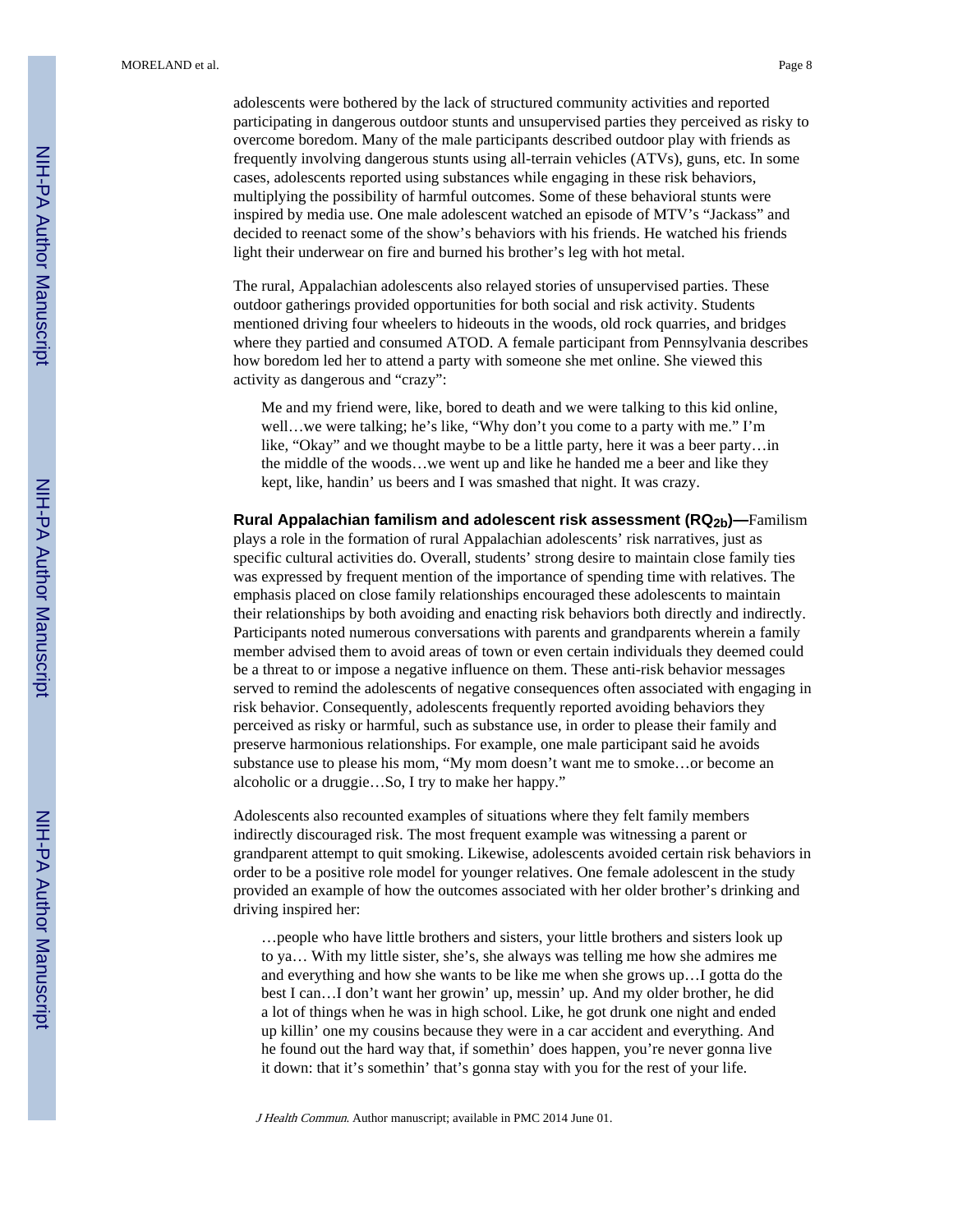Conversely, simply spending time with family members, in church, in the home, or community location, was a deterrent to adolescents engaging in risk behavior. Family members modeled pro-social, risk avoiding behaviors by attending the adolescents' sporting events, demonstrating proper outdoor sporting technique (i.e., wearing hunting gear), and helping the adolescent with homework. One male student proudly relayed a story about a hunting trip with his father: "Well me and my dad went turkey hunting…and I got a big turkey…I shot it all by myself…Well we had to track [the turkey] a long ways…and [my dad] was happy after we finally caught up to it." Engaging in joint activities, and particularly culturally-specific activities (e.g., hunting, fishing), provided an opportunity for adolescents to spend time and converse with their parents and helped them avoid risky situations.

Although family members clearly played an important role in helping some adolescents avoid high risk behaviors, attachment to family had the opposite outcome for others. Numerous participants mentioned their parents and grandparents smoked cigarettes, chewed tobacco, and consumed excessive amounts of alcohol and were offered substances by relatives. Some students were able to resist pressure from family members to engage in risk behavior, others were not. In some cases, this lack of resistance led to a risk habit associated with being in the presence of certain family members. A male adolescent explained, "and sometimes with my family, uh, we drink – not my mom and dad but like my uncle and aunt, we drink, they like their wine coolers and stuff." Although family members conveyed the cultural importance of creating and maintaining family ties through these activities, they were also implicitly conveying substance use is not risky.

**The rural Appalachian community and adolescent risk assessment (RQ2c)—** The goal of this research question was to explore what role the community plays in the rural Appalachian adolescents' risk perceptions. Community members, such as school teachers, coaches, and police officers (specifically D.A.R.E. officers) were all explicitly mentioned as important individuals communicating to adolescents the harms of risk behavior. On student remarked, "Yeah…um, [teachers] definitely have lot of influence on that kind of stuff. They're kinda like the second parents…" Additionally, these community and school leaders functioned as positive role models by engaging in actions supporting their students and community, such as leading after school events and/or being a member of a local community group. Similarly, neighbors emerged as an important, positive set of role models. Spending time with adult neighbors often occurred in the context of the adolescent providing help of some sort (e.g., mowing an elderly neighbor's lawn) or receiving assistance (e.g., having a neighbor help with math homework).

Many adolescents felt highly connected to the community. For these adolescents, living in a small, somewhat isolated community helped protect them from certain risk behaviors because the people around them all knew them and wanted to safeguard them. However, this sense of community connectedness was not always a positive influence in students' lives, as others reported attending neighborhood parties along with peers and other adults, wherein adults offered minors substances. For example, one student relayed the story of being at a house party at which her peers and an adult from the community offered her marijuana: "They asked me if I want a hit 'o this, 'do you wanna smoke this with me' and I told 'em 'no' because I'm not into that kinda stuff." This adolescent resisted the offer and reported, "They don't ask me no more."

## **Discussion**

Theories of adolescent risk generally approach risk-taking behavior as either a function of either individual- or cultural-level factors. The purpose of this study was to consider how a social ecological approach, compared to solely probabilistic or contextualist approaches,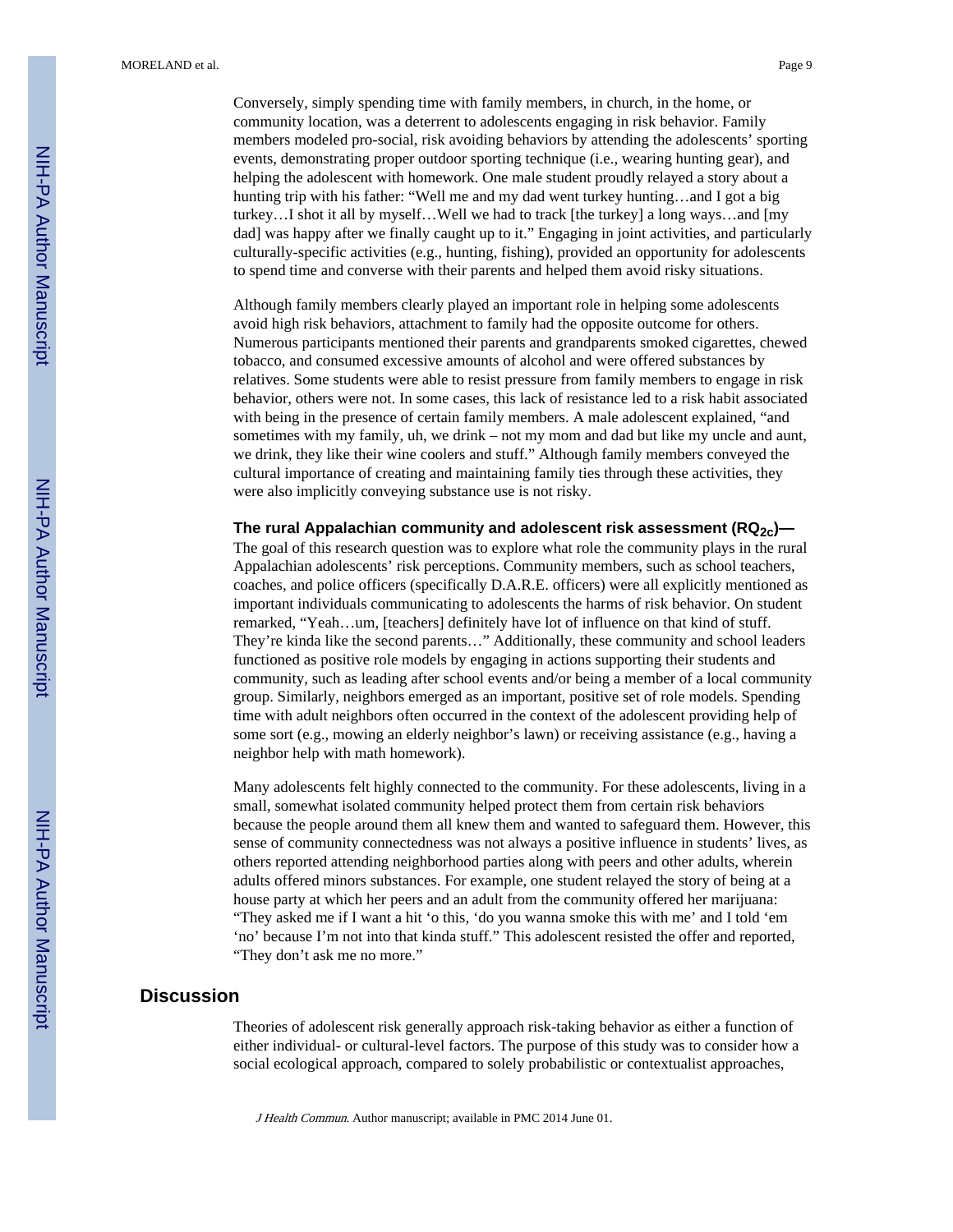more accurately and appropriately captures the communication context in which risk behavior occur and how adolescents perceive risk themselves. Findings support communication about risk behavior, the development of risk conceptualizations, and risk behavior itself occur at the individual level and are influenced by interpersonal dynamics found within the rural Appalachian family and community. Importantly, these factors are interdependent and considering them in isolation would provide an incomplete perspective on adolescent risk.

Analyses revealed adolescents' did not perceive behaviors as inherently risky; instead, they relied on past experiences and personal characteristics to determine the amount of risk inherent in a behavior. This finding coincides with data supporting individuals may take certain precautions to reduce risk, but still often underestimate the amount of control they have over activities and occurrences (see Greene, Rubin, Hale, & Walters, 1996; Weinstein, 1980). In this way, personal agency both promoted and prohibited risk-taking behavior and the adolescents' past experiences (albeit through family or community ties or rural activities) are tied to the rural cultural context. Adolescents conceptualizations of risk therefore differ from either strictly probabilistic or contextualist perspectives as they represent the complex interplay of personal, environmental, and social attributes (Stokols, 1992).

The convergence of personal, environmental, and social features was particularly evident in the ways activities, families, and the communities influenced risk behaviors. Thus, the results of this study shed light on the ecological facets of the rural Appalachian environment which make this underserved population particularly susceptible to the harms of risk behavior and substance use. The physical isolation of rural communities was apparent in student comments about the lack of leisure activities available locally. The lack of pro-social recreational opportunities frequently led to students feeling bored and thus, adolescents' location in geographically isolated areas sometimes served as a risk-enabling ecological factor. Similarly, the small size of rural communities and frequent contact with family and community members made risk-promoting and –prohibiting messages from these groups highly salient. A pervasive sense of familism in this context both encourages and protects adolescents from risk and this is a unique finding.

Additionally, living in a small community often enabled adolescents to develop strong relationships with community members (e.g., teachers, coaches) which served to protect some adolescents from risky behaviors. For example, students often mentioned in-school programs regarding substance use prevention, but communication regarding other types of risk behavior (i.e., dangerous driving or hunting safety) was not mentioned. However, the tight-knit rural, Appalachian community is also a double-edge sword: some adolescents may feel connected and safe in their isolated community, while others know exactly to who to turn to for obtaining substances and developing risk-related relationships. The links between rural family and community structure and rural adolescent risk behavior warrant further study. The results of this study not only add to literature on adolescent risk behavior and substance use, but provide a picture of the risk conceptualizations and behaviors of specifically rural, Appalachian adolescents. The risk narratives of these rural, Appalachian adolescents vary from those of other adolescent populations.

To begin, school was not a risk factor as it was in the urban youth context explored qualitatively by Mason and Korpela (2008). Furthermore, adolescents in urban locations often report their home as a refuge from risk factors; but, in the case of the Appalachian adolescents in this study, the home served as quite a risk factor (Mason & Korpela, 2008). It was oftentimes in the "safety" of the adolescent's home where he or she first experimented with or was offered a substance by a family member or relative. Nature-type places (e.g.,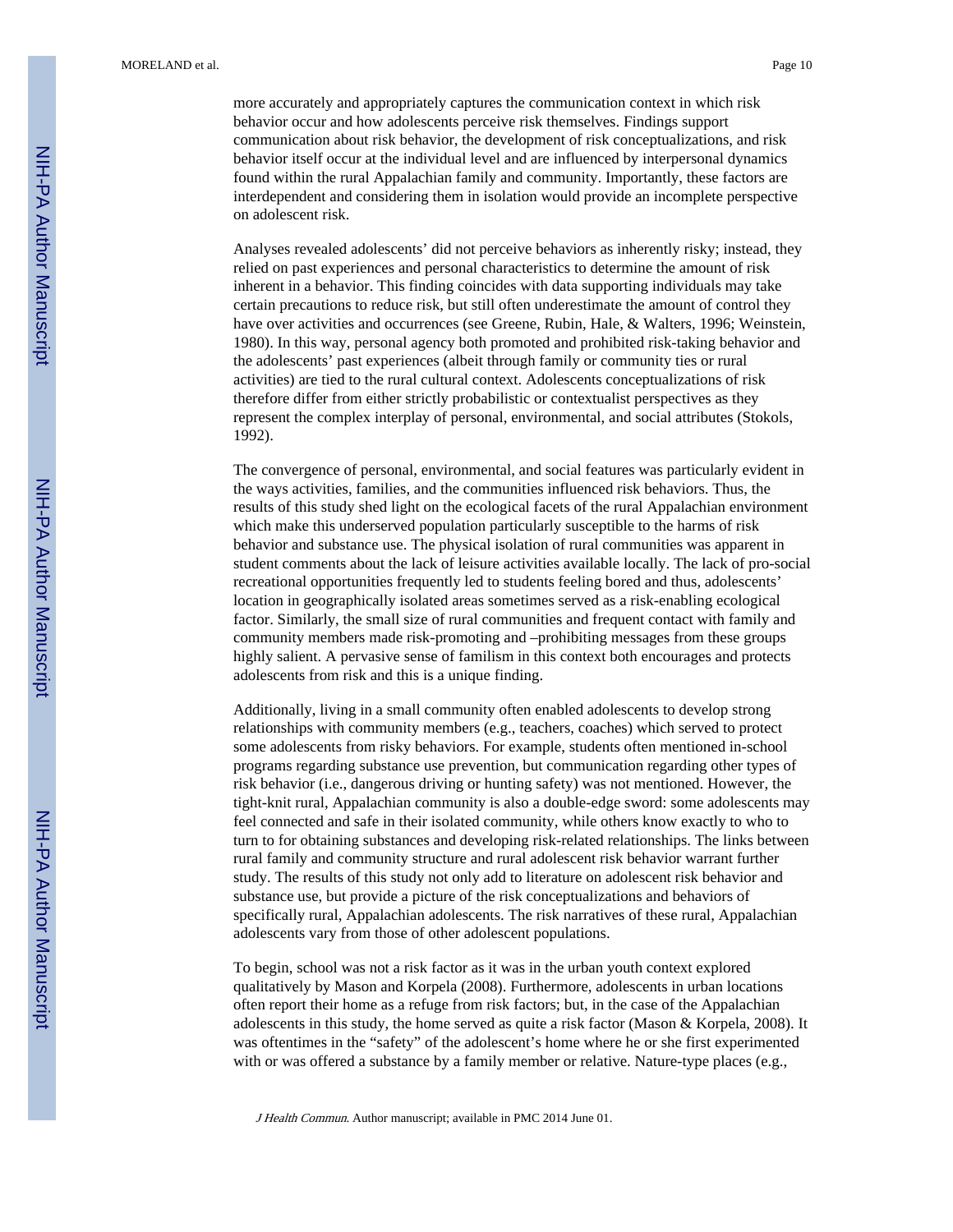rivers, woodsy areas, etc.) emerge as prime locations for risk behavior for both urban youth and rural, Appalachian youth. It may be youth have a sense of privacy in these locations to enact substance use and other risk behaviors. Finally, the current findings coincide with recent qualitative work by Rothwell and Lamarque (2010), as non-Appalachian, rural and urban youth are concerned about what influence their risk behavior may have on younger siblings and friends. Perhaps this emphasis on wanting to protect those younger than the adolescents may be a mechanism through which risk behavior can be identified and prevented. On the whole, more social-ecologically-based research into rural, Appalachian adolescents risk behavior is needed.

#### **Strengths & Limitations**

The current study presents three key methodological strengths. First, the sample size of 113 adolescents from rural, Appalachian public schools provided a rich interview dataset representing the varied socioeconomic statuses of individuals residing in this area of the country. Second, the qualitative nature of this exploration gave way to hearing 113 unique, adolescent voices to speak about their interests, habits, risk-taking behavior, and cultural nuances. Alternative methodological approaches would not have allowed for this grounded, cultural understanding of rural Appalachian adolescent risk behavior. The interview process allowed researchers to uncover links between culture and agency in the adolescents' lives. Third, and most importantly, this study sought understanding of a culture underrepresented in current literature, as most literature about risk behavior, in general, pertains to urban and suburban youth populations.

In addition to these strengths, some limitations must be noted. Even with recruitment protocol and the backing of two large universities, some school administrators chose not to allow their students to participate in the interview process and this may have inhibited researchers from gaining various and even dire perspectives regarding ATOD use and risk behavior. It may be the backing of these universities actually hindered recruitment of some schools, as researchers may have been seen as outsiders seeking information from tight-knit community members (Author, 2009). Also, the current study examines rural adolescents in only the northern regions of Appalachia; therefore these results cannot necessarily speak to the cultural risk concerns of adolescents in the southern, or even central, regions of Appalachia. Further research should address such issues and regional variances in Appalachia.

#### **Conclusion**

This study explored, through in-depth interviews, rural, Appalachian adolescents' lay conceptualizations of risk and how aspects of this unique culture work to encourage and prohibit adolescent risk behavior. Additionally, key dimensions in the rural Appalachian context which shape adolescent risk-taking were identified, such as the conceptualization of risk through communicative acts, and individual and cultural factors either aiding in or prohibiting risk. This research has important implications for understanding the reasons why rural Appalachian adolescents are at higher risk for enacting unhealthy behaviors such as substance use. Overall, results speak to a need to extend communication theory and further measurement design through use of the social ecological framework. This will enable researchers and practitioners to design culturally-grounded risk behavior prevention and intervention programs to reduce risky behaviors among rural Appalachian adolescents. Regarding prevention, effective risk-reduction campaigns will be those sensitive to the unique cultural context, wherein message designers use language and scenes with which this population is familiar. Such campaign designers should pay special attention to the dual– functioning of the social ecological aspects of rural Appalachian familism, culture, and activity and risk preferences.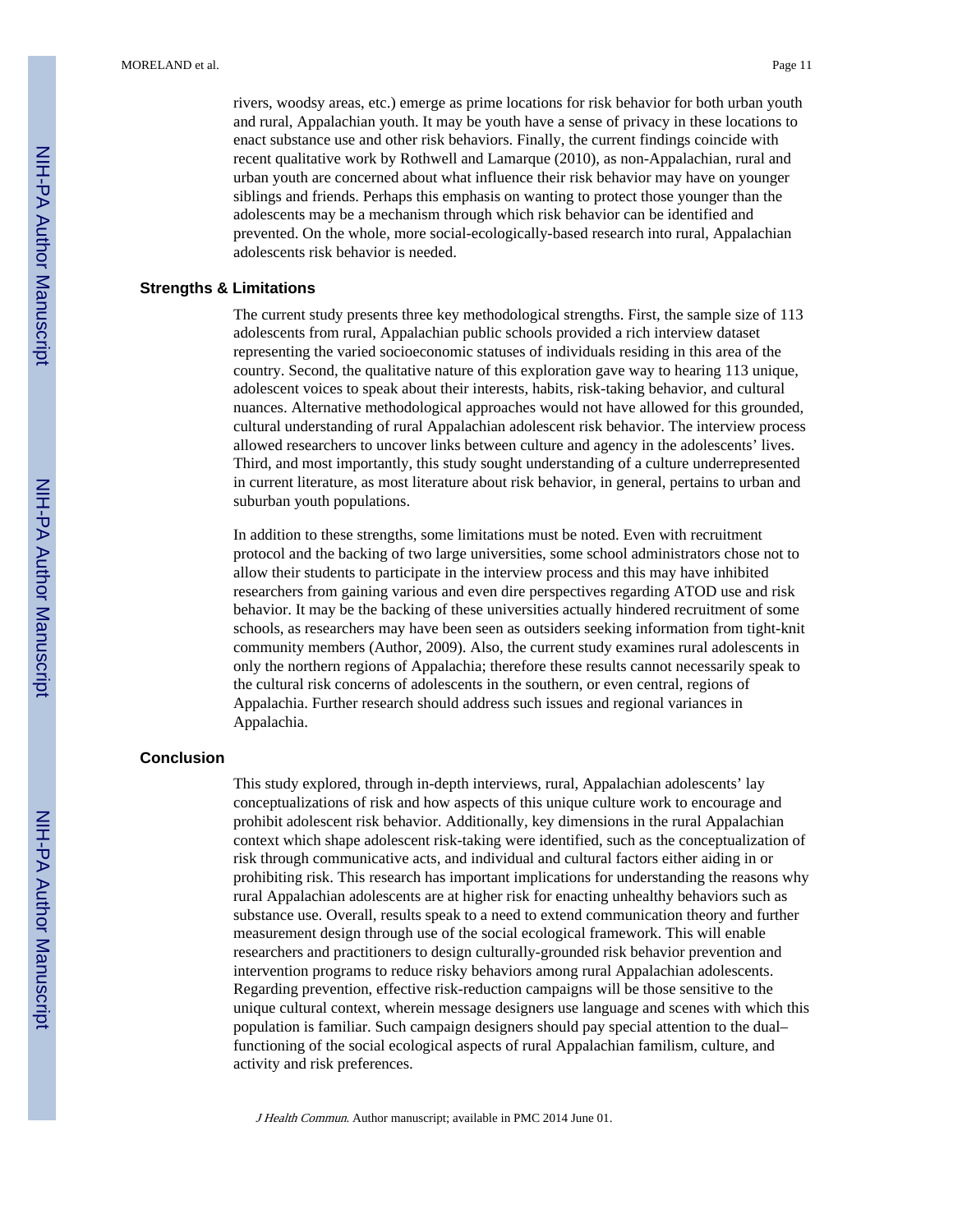### **Acknowledgments**

The authors would like to thank the students and schools who participated in this study. We are also grateful to the other members of their research team for their involvement with this project (M. Colby, T. Deas, A. Dossett, J. Graham, and J. Pettigrew). We would like to thank Dr. Prabu David for his helpful critique of an earlier version of this manuscript. This publication was supported by Grant Numbers R01DA021670 from the National Institute on Drug Abuse to The Pennsylvania State University (Michael Hecht, Principal Investigator). Its contents are solely the responsibility of the authors and do not necessarily represent the official views of the National Institutes of Health.

### **References**

- Abbott BD, Barber BL. Not just idle time: Adolescents' developmental experiences provided by structured and unstructured leisure activities. Australian Educational and Developmental Psychologist. 2007; 24:59–81.
- Adalbjarnardottir S, Hafsteinsson L. Adolescents perceived parenting styles and their substance use: Concurrent and longitudinal analyses. Journal of Research on Adolescence. 2001; 11:401–423.
- Ali SR, Saunders JL. College expectations of rural Appalachian youth: An exploration of social cognitive career theory factors. Career Development Quarterly. 2006; 55:38–51.
- Appalachian Regional Commission. Appalachian region employment report—2010. Washington, DC: Appalachian Regional Commission; 2011a. Retrieved May 31, 2011, from [http://www.arc.gov/](http://www.arc.gov/images/appregion/Jan2011/EconomicOverview-1-28-11.pdf) [images/appregion/Jan2011/EconomicOverview-1-28-11.pdf](http://www.arc.gov/images/appregion/Jan2011/EconomicOverview-1-28-11.pdf)
- Appalachian Regional Commission. Economic overview of Appalachia—2010. Washington, DC: Appalachian Regional Commission; 2011b. Retrieved May 31, 2011, from [http://www.arc.gov/](http://www.arc.gov/images/appregion/Jan2011/EconomicOverview-1-28-11.pdf) [images/appregion/Jan2011/EconomicOverview-1-28-11.pdf](http://www.arc.gov/images/appregion/Jan2011/EconomicOverview-1-28-11.pdf)
- Appalachian Regional Commission. Counties in Appalachia. Washington, DC: Appalachian Regional Commission; 2008. Retrieved November 11, 2008 from <http://www.arc.gov/index.do?nodeId=27>
- Appalachian Regional Commission. The Appalachian Region. Washington, DC: Appalachian Regional Commission; 2010. Retrieved March 28, 2010 from [http://www.arc.gov/](http://www.arc.gov/appalachian_region/TheAppalachianRegion.asp) [appalachian\\_region/TheAppalachianRegion.asp](http://www.arc.gov/appalachian_region/TheAppalachianRegion.asp)
- Atav S, Spencer GA. Health risk behaviors among adolescents attending rural, suburban, and urban schools: A comparative study. Family & Community Health. 2002; 25:53–64. [PubMed: 12010115]
- Atkin C. Rural communities: Human and symbolic capital development, fields apart. Compare. 2003; 33:507–518.
- Author. 2009
- Balfanz; Letgers. Locating the dropout crisis: Which high schools produce the nation's dropouts?. In: Orfield, G., editor. Dropouts in America: Confronting the graduation rate crisis. Cambridge, MA: Harvard Education Press; 2004. p. 57-84.
- Behringer B, Friedell GH. Appalachia: Where place matters in health. Preventing Chronic Disease. 2006; 3:A113. [PubMed: 16978488]
- Beaver, P. Rural community in the Appalachian south. Lexington, KY: University of Kentucky Press; 1986.
- Billings, DB.; Blee, KM. The road to poverty: The making of wealth and hardship in Appalachia. Cambridge, UK: Cambridge University Press; 2000.
- Bronfenbrenner, U. The ecology of human development: Experiments by nature and design. Cambridge, MA: Harvard University Press; 1979.
- Bronfenbrenner U. Ecological system theories. Annals of Child Development. 1989; 6:187–249.
- Brook JS, Brook DW, De La Rosa M, Whiteman M, Johnson E, Montoya I. Adolescent illegal drug use: The impact of personality, family, and environmental factors. Journal of Behavioral Medicine. 2001; 24:183–203. [PubMed: 11392919]
- Bull SS, Shlay JC. Promoting "Dual Protection" from pregnancy and sexually transmitted disease: A social ecological approach. Health Promotion Practice. 2005; 1:72–80. [PubMed: 15574531]
- Cicchetti D, Rogosch FA. A developmental psychopathology perspective on adolescence. Journal of Consulting and Clinical Psychology. 2002; 70:6–20. [PubMed: 11860057]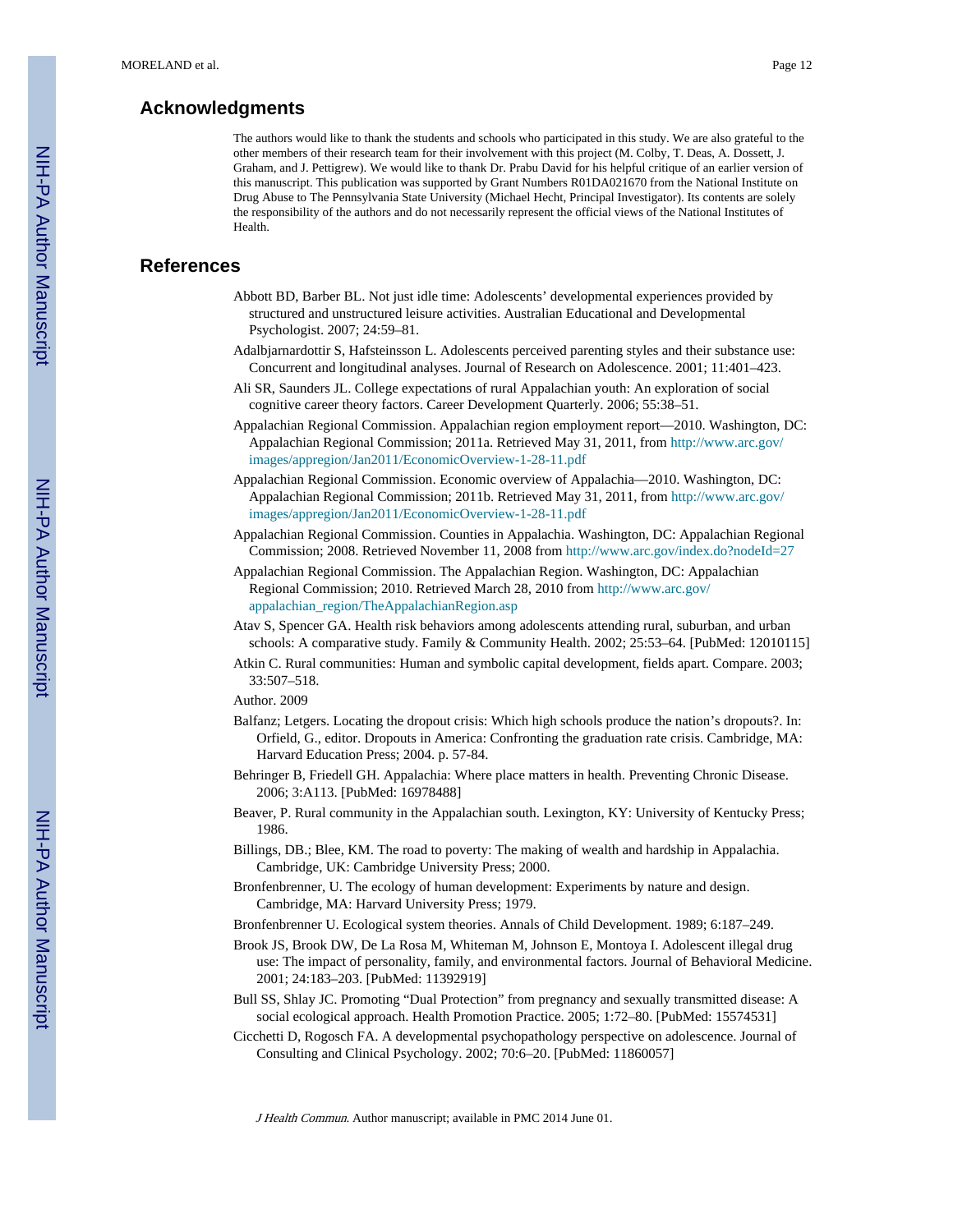- Coleman M, Ganong LH, Clark JM, Madsen R. Parenting perceptions in rural and urban families: Is there a difference? Journal of Marriage and the Family. 1989; 51:329–335.
- Costa FM, Jessor R, Turbin MS, Dong Q, Zhang H, Wang C. The role of social contexts in adolescence: Context protection and context risk in the United States and China. Applied Developmental Science. 2005; 9:67–85.
- Quine S, Bernard D, Booth M, Kang M, Usherwood T, Alperstein G, et al. Health and access issues among Australian adolescents: a rural-urban comparison. Rural and Remote Health. 2003; 3 online. Retrieved online, September 11, 2010, [http://www.rrh.org.au/articles/subviewnew.asp?](http://www.rrh.org.au/articles/subviewnew.asp?ArticleID=245) [ArticleID=245](http://www.rrh.org.au/articles/subviewnew.asp?ArticleID=245).
- DiClemente, RJ.; Wingood, GM.; Crosby, RA. A contextual perspective for understanding and preventing STD/HIV among adolescents. In: Romer, D., editor. Reducing adolescent risk. Thousand Oaks, CA: SAGE; 2003.
- Dowling GR. Perceived risk: The concept and its measurement. Psychology & Marketing. 1986; 3:193–210.
- Falk, Kirkpatrick. What is social capital? A study of interaction in a rural community. Sociologia Ruralis. 2000; 40:87–110.
- Gfroerer JC, Larson SL, Colliver JD. Epidemiology and etiology of drug abuse: Drug use patterns and trends in rural communities. The Journal of Rural Health. 2007; 23:10–15. [PubMed: 18237319]
- Glaser, BG.; Strauss, AL. The discovery of grounded theory: Strategies for qualitative research. Aldine de Gruyter; New York: 1977.
- Greene K, Rubin DL, Hale JL, Walters LH. The utility of understanding adolescent egocentrism in designing health promotion messages. Health Communication. 1996; 8:131–152.
- Hawkins JD, Catalano RF, Miller JY. Risk and protective factors for alcohol and other drug problems in adolescence and early adulthood: Implications for substance use prevention. Psychological Bulletin. 1992; 112:64–105. [PubMed: 1529040]
- Heller PL, Quesada GM. Rural familism: An interregional analysis. Rural Sociology. 1977; 42(2):220– 240.
- Heller PL, Quesada G, Harvey D, Warner L. Familism in rural and urban America: Critique and reconceptualization of a construct. Rural Sociology. 1981; 46:446–464.
- Herrenkohl TI, Maquin E, Hill KG, Hawkins JD, Abbott RD, Catalano RF. Developmental risk factors for youth violence. Journal of Adolescent Health. 2000; 26:176–186. [PubMed: 10706165]
- Horner JR, Romer D, Vanable PA, Salazar LF, Carey MP, Juzang I, et al. Research to design broadcast messages for HIV prevention for African American adolescents. Journal of Health Communication. 2008; 13:309–325. [PubMed: 18569363]
- Howley CB, Harmon HL, Leopold GD. Rural scholars or bring rednecks? Aspirations for a sense of place among rural youth in Appalachia. Journal of Research in Rural Education. 1996; 12:150– 160.
- Hutchinson S, Baldwin C, Oh S. Adolescent coping: Exploring adolescents' leisure-based responses to stress. Leisure Sciences. 2006; 28(2):115–131.
- Igra, V.; Irwin, CE. Theories of adolescent risk-taking behavior. In: DiClemente, RJ.; Hansen, WB.; Ponton, LE., editors. Handbook of adolescent risk behavior. New York: Plenum Press; 1996. p. 35-52.
- Jessor R. Problem-behavior theory, psychosocial development, and adolescent problem drinking. British Journal of Addiction. 1987; 82:331–342. [PubMed: 3472582]
- Jessor R, Turbin MS, Costa FM. Protective factors in adolescent health behavior. Journal of Personality & Social Psychology. 1998; 75:788–800. [PubMed: 9781412]
- Jessor R, Turbin MS, Costa FM, Dong Q, Zhang HC. Adolescent problem behavior in China and the United States: A cross-national study of psychosocial protective factors. Journal of Research on Adolescence. 2003; 13:329–360.
- Kahneman D, Lovallo D. Timid choices and bold forecasts: A cognitive perspective on risk taking. Management Science. 1993; 39:17–31.
- Kelly KJ, Comello MLG, Edwards RW. Attitudes of rural middle-school youth toward alcohol, tobacco, drugs, and violence. Rural Educator. 2004; 25:19–24.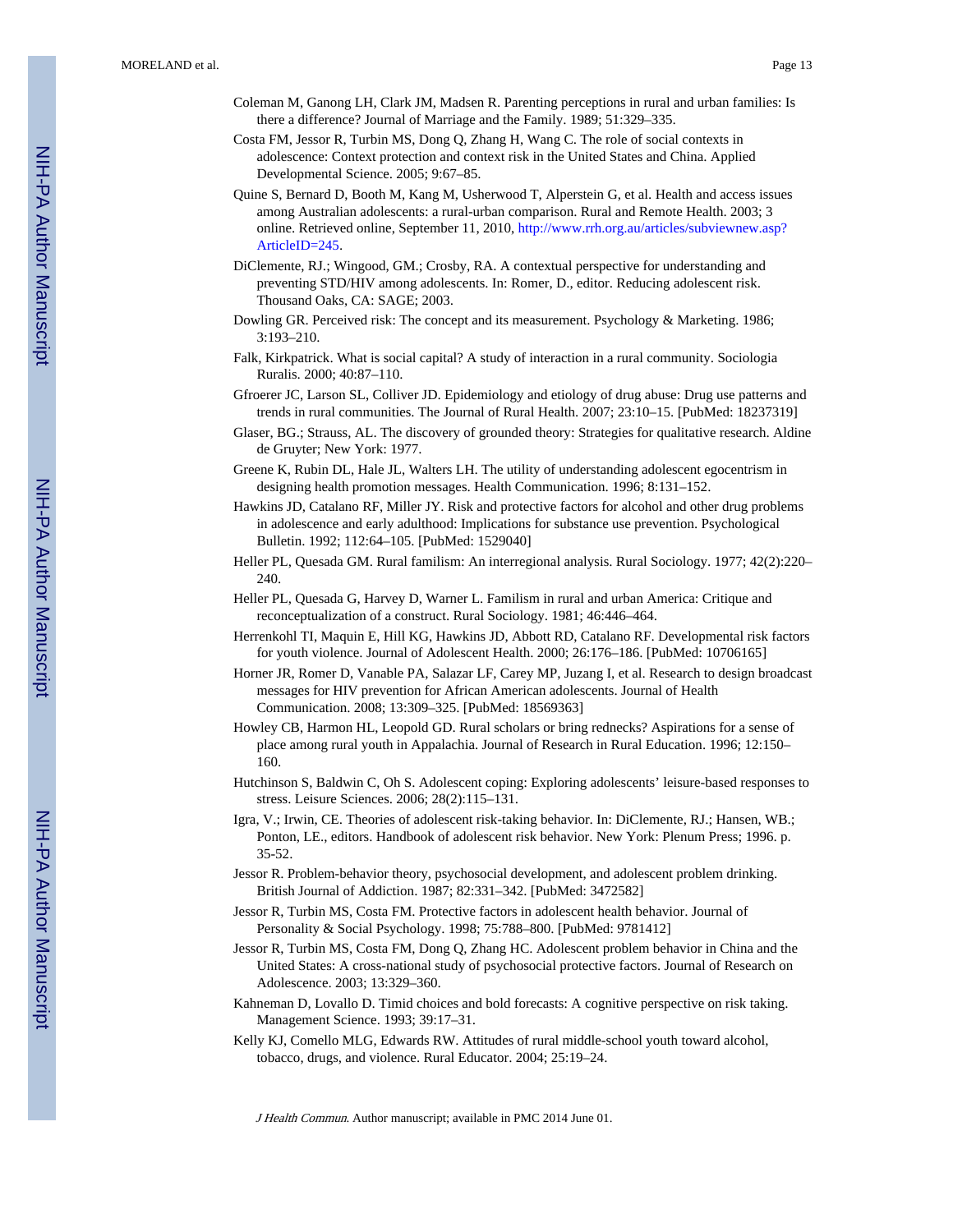- Kloep M, Hendry LB, Gardner C, Seage CH. Young people's views of their present and future selves in two deprived communities. Journal of Community & Applied Social Psychology. 2010; 20:513–524.
- Kopstein AN, Crum RM, Celentano DD, Martin SS. Sensation seeking needs among 8th and 11th graders: Characteristics associated with cigarette and marijuana use. Drug and Alcohol Dependence. 2001; 62:195–203. [PubMed: 11295324]
- Krieger JL, Parrott RL, Nussbaum JF. Metaphor use and health literacy: A pilot study of strategies to explain randomization in cancer clinical trials. Journal of Health Communication. 2011; 16:3–16. [PubMed: 21128152]
- Lambert D, Gale JA, Hartley D. Substance abuse by youth and young adults in rural America. The Journal of Rural Health. 2008; 24:221–228. [PubMed: 18643798]
- Lupton, D. Risk. London and New York: Routledge; 1999.
- Martin A, Stenner P. Talking about drug use: What are we (and our participants) doing in qualitative research? International Journal of Drug Policy. 2004; 15:395–405.
- Mason MJ, Korpela K. Activity spaces and urban adolescent substance use and emotional health. Journal of Adolescence. 2008; 32:925–939. [PubMed: 18851877]
- Nansel TJ, Overpeck M, Pilla RS, Ruan WJ, Simons-Morton B, Scheidt P. Bullying behavior among US youth: Prevalence and association with psychosocial adjustment. Journal of the American Medical Association. 2001; 285:2094–2100. [PubMed: 11311098]
- National Center for Education Statistics. Common core of data: Identification of rural locales. 2006. Retrieved February 17, 2009, from [http://nces.ed.gov/ccd/rural\\_locales.asp#overview](http://nces.ed.gov/ccd/rural_locales.asp#overview)
- National Institute on Drug Abuse. NIDA info facts: High school and youth trends. 2008. Retrieved December 21, 2009, from <http://www.nida.nih.gov/pdf/infofacts/HSYouthTrends08.pdf>
- Nelson DE, Mowery P, Tomar S, Marcus S, Giovino G, Zhao L. Trends in smokeless tobacco use among adults and adolescents in the United States. American Journal of Public Health. 2006; 96:897–905. [PubMed: 16571699]
- Ohio Department of Education. MR81- Data for free and reduced price meal elibility. Columbus, OH: Ohio Department of Education Learning Supports; 2008. [http://www.ode.state.oh.us/GD/](http://www.ode.state.oh.us/GD/Templates/Pages/ODE/ODEDetail.aspx?page=3&TopicRelationID=828&ContentID=13197&Content=71373) [Templates/Pages/ODE/ODEDetail.aspx?](http://www.ode.state.oh.us/GD/Templates/Pages/ODE/ODEDetail.aspx?page=3&TopicRelationID=828&ContentID=13197&Content=71373) [page=3&TopicRelationID=828&ContentID=13197&Content=71373](http://www.ode.state.oh.us/GD/Templates/Pages/ODE/ODEDetail.aspx?page=3&TopicRelationID=828&ContentID=13197&Content=71373)
- Perkins, DF. Rural-Urban Connections Working Papers. Lincoln, NE: Heartland Center for Leadership Development; and Key Issues Facing Rural Youth; 2000. Key issues facing rural youth. Key issues facing rural youth. Southern Rural Development Center Series #228. Retrieved September 14, 2008, from <http://srdc.msstate.edu/publications/228.htm>
- Phillips TM. Influence of Appalachian fatalism on adolescent identity processes. Journal of Family and Consumer Sciences. 2007; 99:11–15.
- Renn O. Three decades of risk research: Accomplishments and new challenges. Journal of Risk Research. 1998; 1:49–71.
- Renn, O.; Rohrmann, B. Cross-cultural risk perception. Springer; New York: 2000.
- Rothwell E, Lamarque J. The use of focus groups to compare tobacco attitudes and behaviors between youth in urban and rural settings. Health Promotion Practice. 2011; 12:551–560. [PubMed: 20160021]
- Sabogal F, Marin G, Otero-Sabogal R, Marin BV, Perez-Stable EJ. Hispanic familism and acculturation: What changes and what doesn't? Hispanic Journal of Behavioral Sciences. 1987; 9:397–412.
- Sarnoff, S. Central Appalachia—Still the other America. In: Kilty, KM.; Segal, EA., editors. Rediscovering the other America: The continuing crisis of poverty and inequality in the United States. New York: Routledge; 2003.
- Scheer SD, Borden LM, Donnermeyer JF. The relationship between family factors and adolescent substance use in rural, suburban, and urban settings. Journal of Child and Family Studies. 2000; 9:105–115.
- Sharp EH, Caldwell LL, Graham JW, Ridenour T. Individual motivation and parental influence on adolescents' experiences of interest in free time: A longitudinal examination. Journal of Youth and Adolescence. 2006; 35:359–372.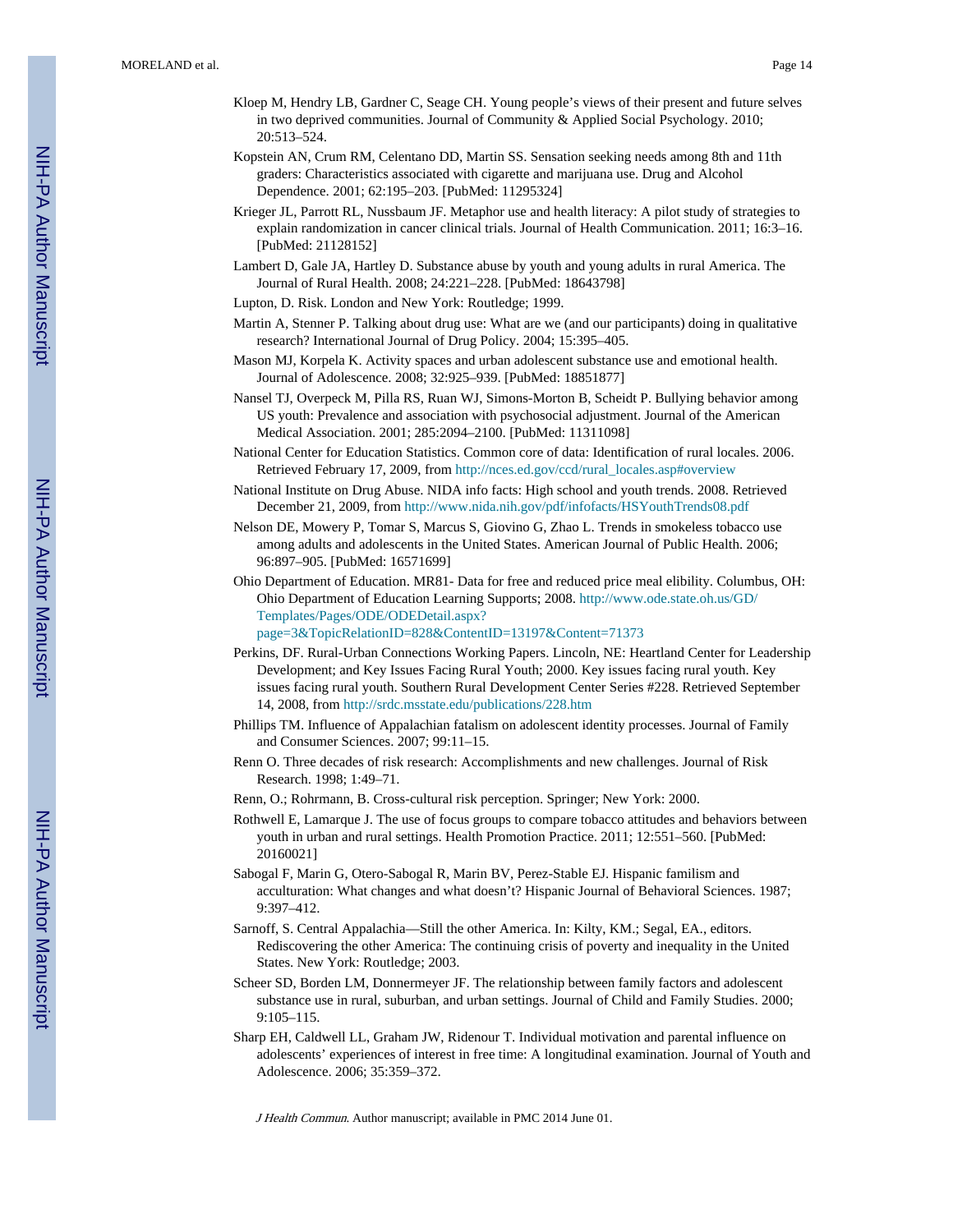- Shell R, Tudiver F. Barriers to cancer screening by rural Appalachian primary care providers. The Journal of Rural Health. 2004; 20:368–373. [PubMed: 15551854]
- Simon HA. A behavioral model of rational choice. The Quarterly Journal of Economics. 1955; 69:99– 118. Retrieved January 28, 2009 from [http://hci.epfl.ch/courses/DTcourse/references/](http://hci.epfl.ch/courses/DTcourse/references/simon_1955_behavioralmodel.pdf) [simon\\_1955\\_behavioralmodel.pdf.](http://hci.epfl.ch/courses/DTcourse/references/simon_1955_behavioralmodel.pdf)
- Steinberg L. Risk taking in adolescence: New perspectives from brain and behavioral science. Current directions in psychological science. 2007; 16:55–59.
- Stokols D. Establishing and maintaining healthy environments: Toward a social ecology of health promotion. American Psychologist. 1992; 47:6–22. [PubMed: 1539925]
- Stokols D. Translating social ecological theory into guidelines for community health promotion. American Journal of Health Promotion. 1996; 10:282–298. [PubMed: 10159709]
- Stokols D. Social ecology and behavioral medicine: Implications for training, practice, and policy. Behavioral Medicine. 2000; 26:129–138. [PubMed: 11209593]
- Strauss, AL. Qualitative analysis for the social scientist. Cambridge University Press; Cambridge: 1987.
- Substance Abuse and Mental Health Services Administration. Underage drinking in rural areas. National survey on drug use and health: The NSDUH report. 2004. Retrieved November 2, 2009, from <http://www.oas.samhsa.gov/2k4/ruralyouthAlc/ruralyouthAlc.htm>
- Taylor S, Shimp L. Using data to guide action in polio health communications: Experience from the polio eradication initiative (PEI). Journal of Health Communication. 2010; 15:48–65. [PubMed: 20455166]
- Templeton GB, Bush KR, Lash SB, Robinson V, Gale J. Adolescent socialization in rural Appalachia: The perspectives of teens, parents, and significant adults. Marriage & Family Review. 2008; 44:52–80.
- Theordson, GA.; Theordson, AG. Modern dictionary of sociology. New York: Thomas Crowell Company; 1969.
- Thompson PB, Dean W. Competing conceptions of risk. Risk: Health, Safety, & Environment. 1996; 7:361–384.
- Turbin MS, Jessor R, Costa FM, Dong Q, Zhang H, Wang C. Protective and risk factors in healthenhancing behavior among adolescents in China and the United States: Does social context matter? Health Psychology. 2006; 25:445–454. [PubMed: 16846319]
- Wagenaar AC, Finnegan JR, Wolfson M, Anstine PS, Williams CL, Perry CL. Where and how adolescents obtain alcoholic beverages. Public Health Reports. 1993; 108:454–458. [PubMed: 8341779]
- Weinstein N. Unrealistic optimism about future life events. Journal of Personality and Social Psychology. 1980; 39:806–820.
- Williams KJ, Taylor CA, Wolf KN, Crepo R. Cultural perceptions of healthy weight in rural Appalachian youth. Rural and Remote Health. 2008; 8 online.
- Zuckerman M. Dimensions of sensation seeking. Journal of Consulting and Clinical Psychology. 1971; 36:45–5.

### **Appendix A: Brief Interview Guide**

## **Warm-up**

Tell me a story about something that happened to you lately. It can be something that was funny, or interesting, or sad, or even something that made you mad.

- **1.** "I AM" activity. Tell me more about \_\_\_\_\_. What are you most proud of?
- **2. How long have you lived in this area?** What is it like? What are the people like? What do students your age do here for fun? Compared to living somewhere else/out in the city?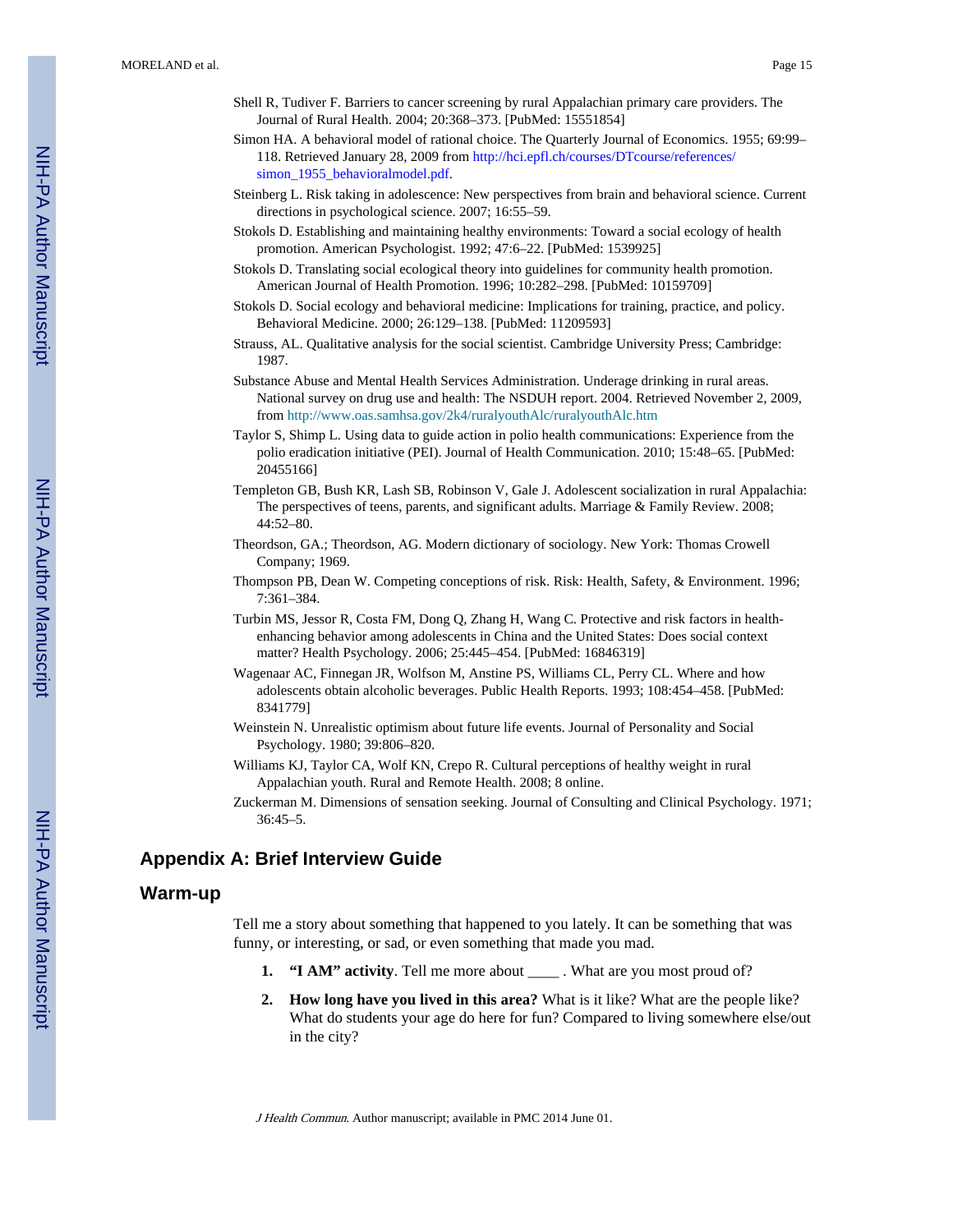MORELAND et al. Page 16

- **3. Tell me about a time when you took a big chance/did something that was risky.** What types of risky things do other students do? What about alcohol, chew/smoke tobacco, marijuana?
- **4. Has there ever been a time when you had to make a choice about whether to drink alcohol, smoke/chew tobacco, smoke marijuana?** Who, what, where, why, how?
- **5. Has there ever been a time when you wanted to say no, but didn't? Why?**
- **6. What kind of person would you like to be or what kinds of things would you** like to do next year/when you get out of school? Do you plan to live here when you are older? Why or why not?
- **7. Who lives with you in your household?** Relationship?
- **8. What kinds of things do your parents/older siblings say/do about drinking alcohol, smoking/chewing tobacco, smoking marijuana?** How do you know what is and isn't okay?
- **9. If we were to make the video representing rural schools/ kids in the country, what footage would we shoot?** What would be a "typical" scene where kids your age are faced with choices to drink alcohol? Smoke? Chew?

## **CLOSE**

All the time we have for today. Do you have any questions for me? Thank you for talking with me.

In substance use stories, probe for the following:

- **•** Where the parties take place for kids their age
- **•** Where parties take place for the kids who are the partiers
- **•** How and where do kids gain access to alcohol?
- **•** How and where do kids gain access to tobacco?
- **•** How and where do kids gain access to marijuana or other drugs?
- **•** Gangs in the area.
- The role of gangs in the area and access to substances, parties.